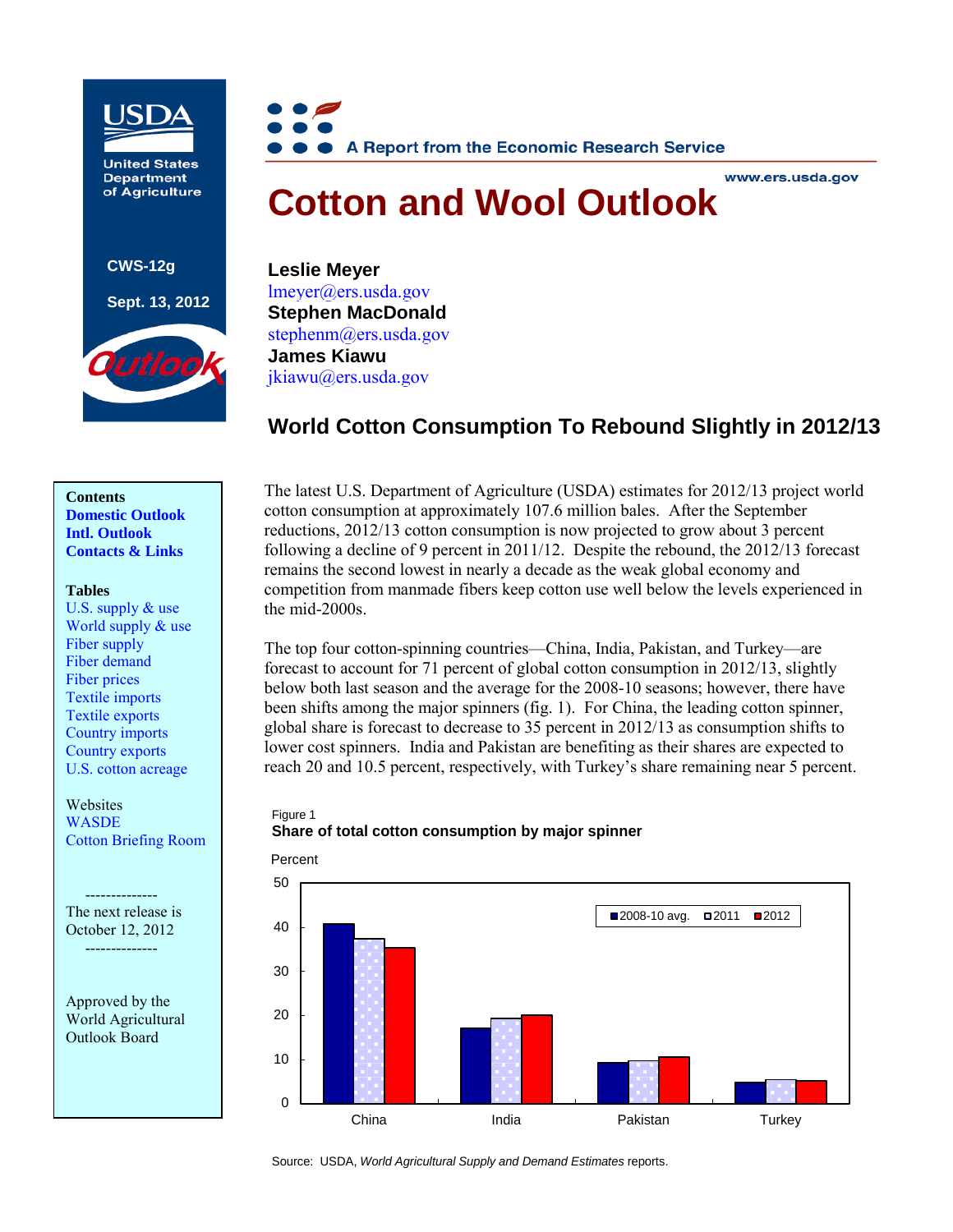## <span id="page-1-0"></span>*2012 U.S. Cotton Crop Lowered in September*

According to USDA's September *Crop Production* report, the 2012 U.S. cotton crop is forecast at 17.1 million bales, 3 percent below last month's forecast, but still 10 percent above 2011 production. With the national yield similar to last month, lower U.S. area was responsible for the projected crop reduction.

The U.S. upland crop is estimated at approximately 16.5 million bales, nearly 12 percent above the drought-reduced 2011 crop and the second largest crop since 2007. During the previous 20 years, the September upland cotton forecast was below the final estimate 11 times and above it 9 times. Past differences between the September forecast and the final upland estimate indicate that chances are two out of three that the 2012 crop will range between 15.2 and 17.7 million bales.

Compared with last season, 2012 upland cotton production by region is mixed, with the crop rebounding in the Southwest, unchanged in the Southeast, and lower in the Delta and West regions (fig. 2). Based on the September forecast, the upland crop in the Southwest is expected at 6.3 million bales, well above last season's droughtreduced crop but equal to the 10-year average. For the Southeast, the September forecast placed the crop at 5.1 million bales, one of the highest during the last decade with the regional yield forecast at a record 895 pounds per harvested acre.

In contrast, crops in the Delta and West are expected to decline from a year ago as reduced area more than offset above-average yields. In the Delta, the 2012 cotton crop is forecast at 3.8 million bales, 16 percent below 2011 but similar to 2010. In the West, a record upland yield of 1,554 pounds per harvested acre is forecast to produce a crop of about 1.3 million bales. In addition, the extra-long staple (ELS) crop—largely grown in the West—is forecast at 657,000 bales, nearly 200,000 bales below last season as area was reduced considerably.

#### Figure 2 **U.S. regional upland cotton production**





Source: USDA, NASS, *Crop Production* reports.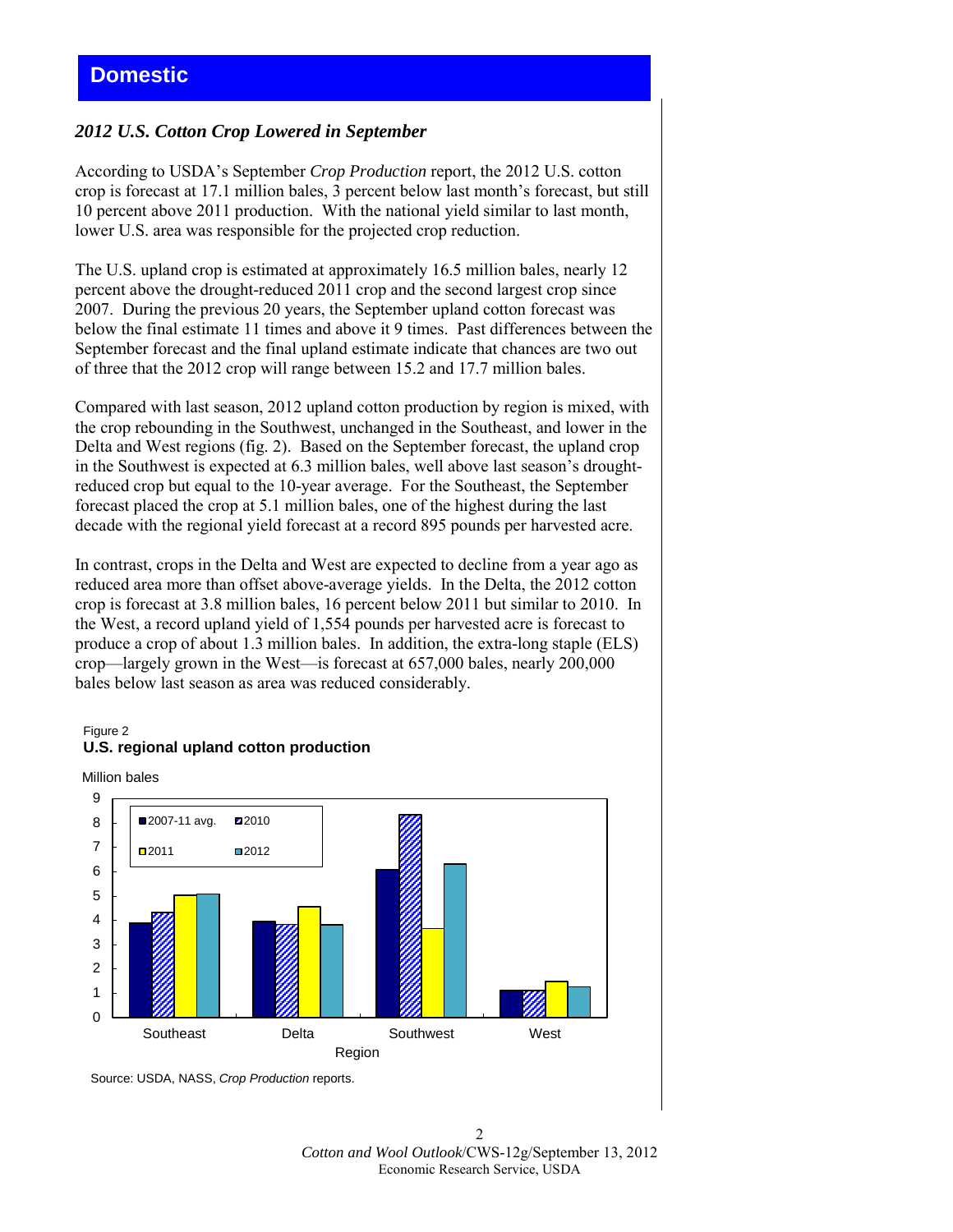Total 2012 U.S. cotton planted and harvested area was estimated lower in September. Based on acreage reported to USDA's Farm Services Agency (FSA), planted area was placed at 12.4 million acres. Harvested area was forecast at 10.4 million acres by USDA's National Agricultural Statistics Service (NASS). As a result, abandonment is projected at 15.5 percent, well below last season's 36 percent. Meanwhile, the national yield is forecast at 786 pounds per harvested acre, 4 pounds below last season and 28 pounds below the 5-year average. For current production estimates by State, see table 10.

## *Demand and Stock Estimates Revised*

For 2012/13, U.S. cotton exports were reduced slightly as a result of declines in both world imports—particularly for China—and the U.S. crop. U.S. exports are now forecast at 11.8 million bales, 300,000 bales below the August projection and similar to shipments in 2011/12. As a share of world cotton trade, the U.S. export forecast indicates a share of 32 percent, between last season's 26 percent and 2010/11's 39 percent.

As a result of September's adjustments, the 2012/13 ending stock estimate is now forecast at 5.3 million bales, just over 2 million bales above last season. The stocks-to-use ratio is forecast to rise considerably from 22 percent in 2011/12 to 35 percent this season. Based on the current supply and demand estimates, the 2012/13 average upland cotton farm price is forecast to range between 62 cents and 78 cents per pound. The midpoint of 70 cents would represent a 21-percent decrease from last season's 88.5-cent estimate. The final 2011/12 farm price will be released in October.

For 2011/12, slightly higher ending stocks are reflected in the September balance sheet. Based on stocks data collected by FSA and adjustments made to account for cotton in transit at the end of the marketing year, U.S. ending stocks were increased to 3.35 million bales for last season, 750,000 bales above the beginning level, but still one of the lowest levels of the last decade.

## *U.S. Textile Trade Deficit Declines in First Half of 2012*

Amid the sluggish global economy, total U.S. textile fiber trade was lower during the first half of 2012 compared with a year ago. Total imports during the first 6 months of 2012 reached 7.8 billion (raw-fiber equivalent) pounds, 4 percent below a year earlier. During the same period, textile exports approached 1.8 billion pounds, slightly below the first 6 months of 2011. As a result, the textile trade deficit for January-June 2012 reached only 6 billion pounds, compared with 6.3 billion pounds during the corresponding period of 2011.

Cotton products continue to account for most of U.S. textile and apparel trade, although the recent share has declined as a result of fiber substitution. During the first half of 2012, cotton product imports reached only 3.8 billion pounds, down from 4.2 billion during the first half of 2011. Similarly, cotton textile exports reached 814 million pounds through June 2012, compared with 962 million through the corresponding period in 2011. As a result, the cotton product deficit for the first 6 months of 2012 equaled 3 billion pounds, about 8 percent less than in 2011.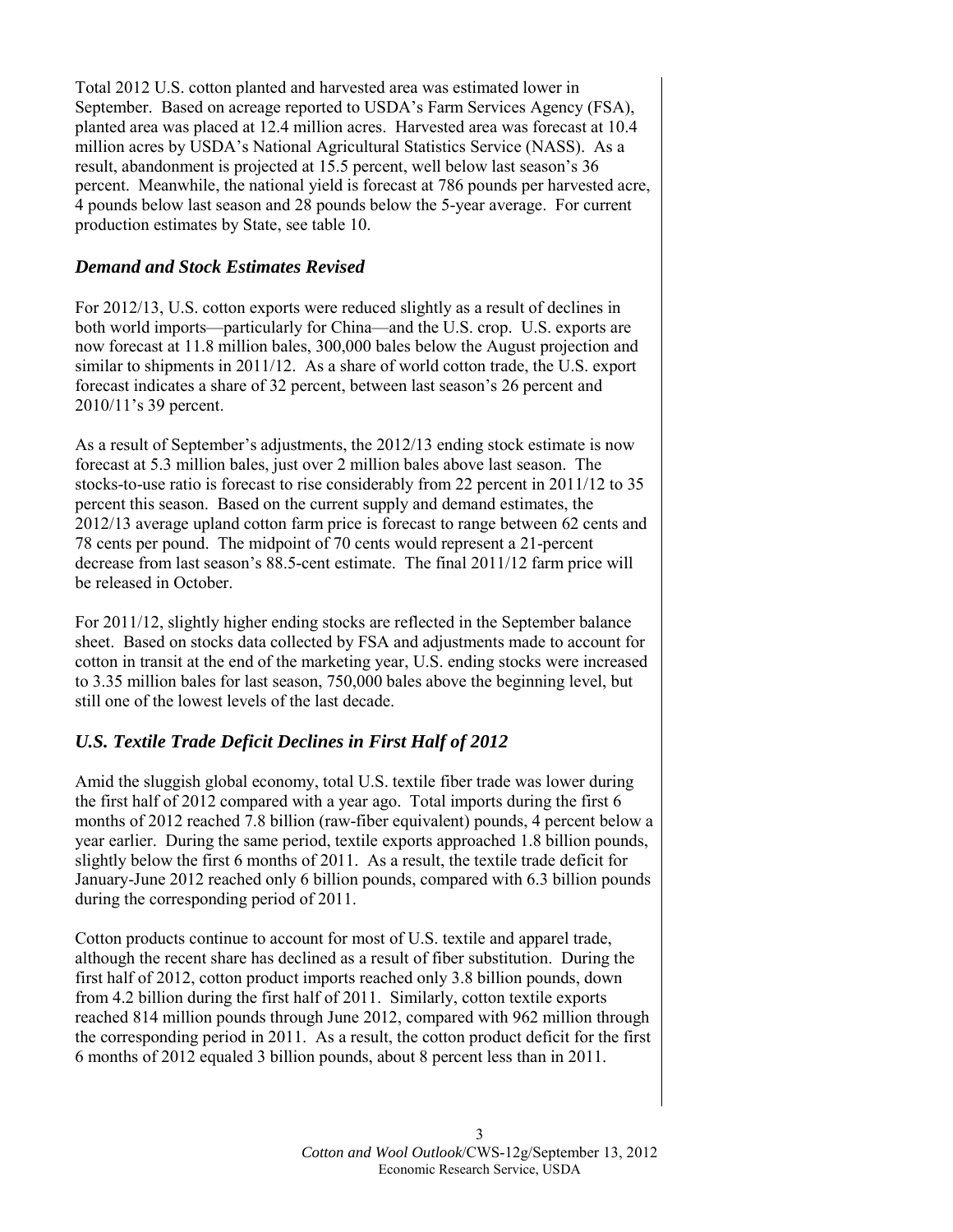For cotton product imports, the top five suppliers combined for nearly 63 percent of the total during January-June 2012, compared with 61 percent a year earlier and 62 percent for calendar year 2011. Among the leading suppliers, only the import volume from India grew during the first 6 months of 2012. The share of total imports increased for both China and India, while remaining unchanged for the other top suppliers (fig. 3). China accounts for more than 30 percent of U.S. cotton textile and apparel imports, with India contributing more than 9 percent.

For U.S. cotton product exports, the top five destinations through the first 6 months of 2012 accounted for a steady share of nearly 85 percent of the total. Of the top five destinations, only exports to Canada were higher than the comparable period of 2011. The share of total exports was mixed for the top countries (fig. 4). Honduras was the leading destination but its share is declining, falling below 36 percent during the first half of 2012; the share also decreased for the Dominican Republic. For Mexico—the second leading destination—the share rose to nearly 19 percent, similar to calendar year 2010; the shares for El Salvador and Canada continued their trend higher during the first half of 2012.

## Figure 3 **Leading suppliers of U.S. cotton textile imports**



Source: USDA, Economic Research Service; and USDC, U.S. Census Bureau.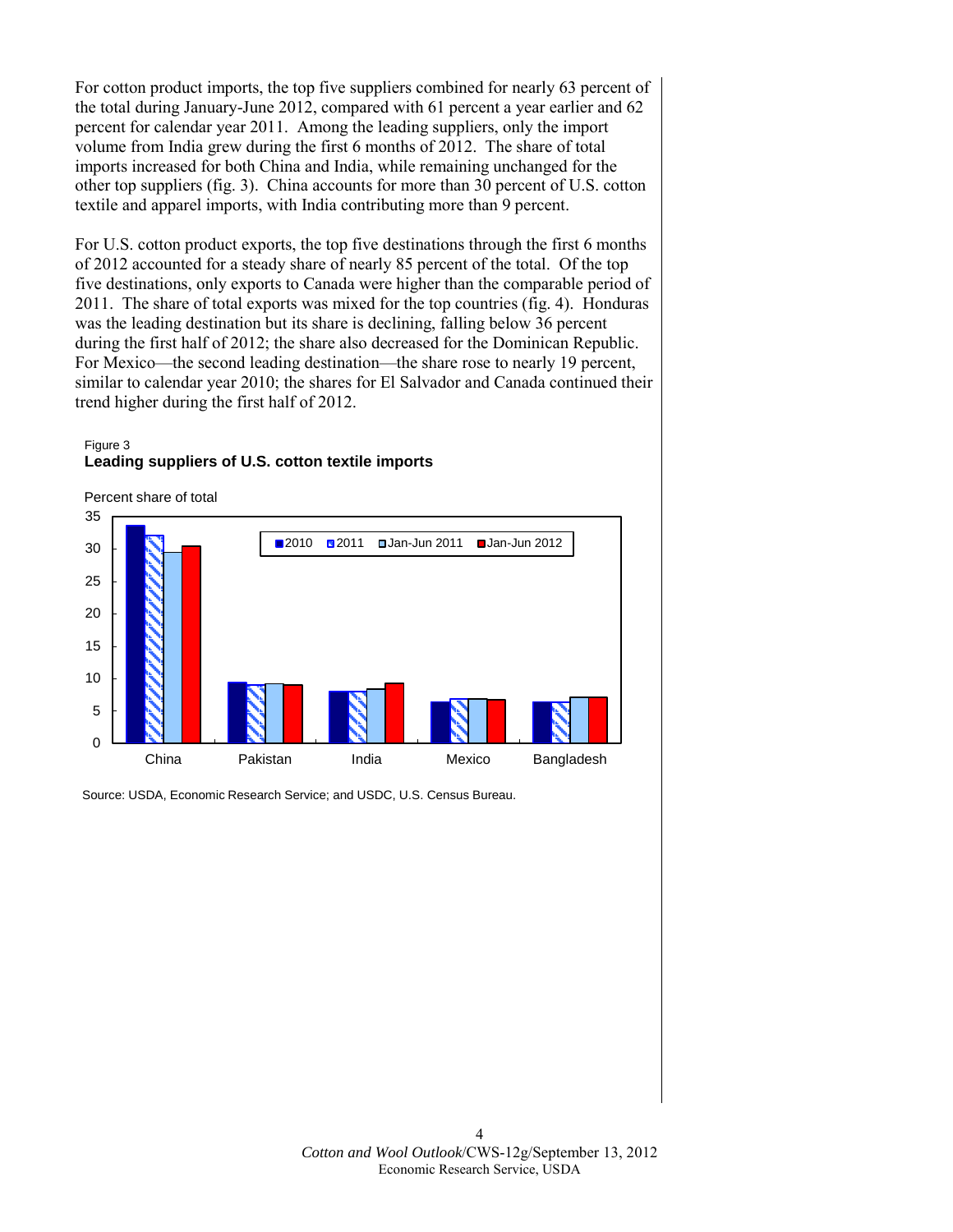#### Figure 4 **Leading destinations of U.S. cotton textile exports**



Source: USDA, Economic Research Service; and USDC, U.S. Census Bureau.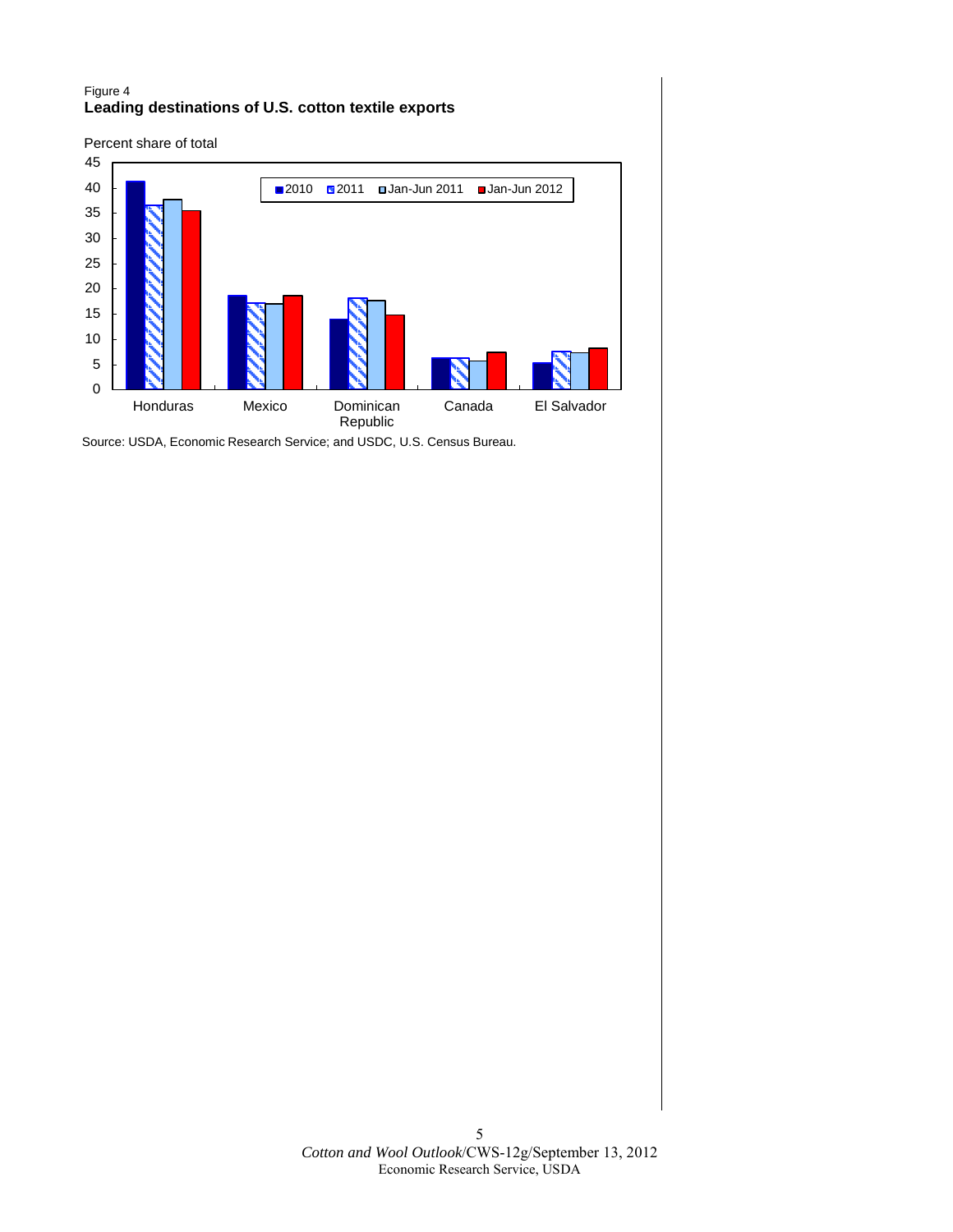# <span id="page-5-0"></span>**International Outlook**

## *Global Cotton Production Down in 2012/13*

World 2012/13 cotton production is forecast to decline 8 percent from the previous year to 114.0 million bales. Global area harvested is forecast at 33.9 million hectares, down 5 percent from a year earlier. The expected decline is a reflection of lower crops in major producing countries, where more profitable alternatives and lower mill use demand have combined to create disincentives to cotton farmers.

Australia and Brazil, which account for most Southern Hemisphere production, are expected to produce 4.3 million bales and 6.1 million bales in 2012/13, down 18 percent and 30 percent, respectively, from the preceding year. In Brazil, despite the added advantage of a second (*safrinha*) cotton crop, strong soybean prices are expected to result in lower cotton area (950,000 hectares) by 32 percent from a year ago. China and India are forecast to produce 31.0 million bales and 24.5 million bales, a reduction of 7.5 percent and 11 percent, respectively. China's area harvested is forecast at 5.0 million hectares in 2012/13, a 9-percent decrease from a year earlier. This will be China's lowest cotton area in a decade. India's 2012/13 area is forecast at 11.5 million hectares, down 6 percent from the preceding crop year.

Pakistan and Uzbekistan are forecast to produce 9.7 million bales and 4.1 million bales in 2012/13, a decrease of 8.5 percent and 2 percent, respectively, from the previous year. Pakistan's harvested area is expected to decline 6 percent from a year ago to 3.0 million hectares. In Uzbekistan, 2012/13 area is forecast at nearly 1.3 million hectares, down 4 percent from the preceding year. The United States is expected to produce 17.1 million bales in 2012/13, up 10 percent from the previous year, and the only major cotton-producing country where production is expected to rise. U.S. harvested area is forecast at 4.2 million hectares, an 11-percent increase from the preceding year.

## *World Ending Stocks To Rise as Production Outpaces Consumption*

World 2012/13 cotton consumption is forecast at 107.6 million bales, down 600,000 bales from the previous month, but up 3 percent from the previous year, reflecting the combination of relatively sluggish global economic conditions and a price environment more favorable for consumption than a year ago. If realized, this will be the third consecutive year in which global mill use is less than global production. China, which accounts for 35 percent of global consumption, is expected to consume 38.0 million bales, down 1.0 million bales from last month and 2.6 percent from the preceding year. If realized, China's expected mill use will be the lowest in nearly a decade. China's price support and national reserve policies continue to erode margins for domestic cotton spinners, resulting in a loss of market share.

India and Pakistan are forecast to consume 21.5 million bales and 11.3 million bales in 2012/13, an increase of 7 percent and 11 percent, respectively, from the previous year. While 2012/13 mill use is expected to remain flat in Turkey, the United States is expected to increase consumption by 3 percent to 3.4 million bales. The weak global mill use demand and a relatively higher crop are expected to result in record 2012/13 ending stocks. World ending stocks are forecast at 76.5 million bales, up 9.5 percent from a year ago. China's ending stocks are forecast at 35.5

> 6 *Cotton and Wool Outlook*/CWS-12g/September 13, 2012 Economic Research Service, USDA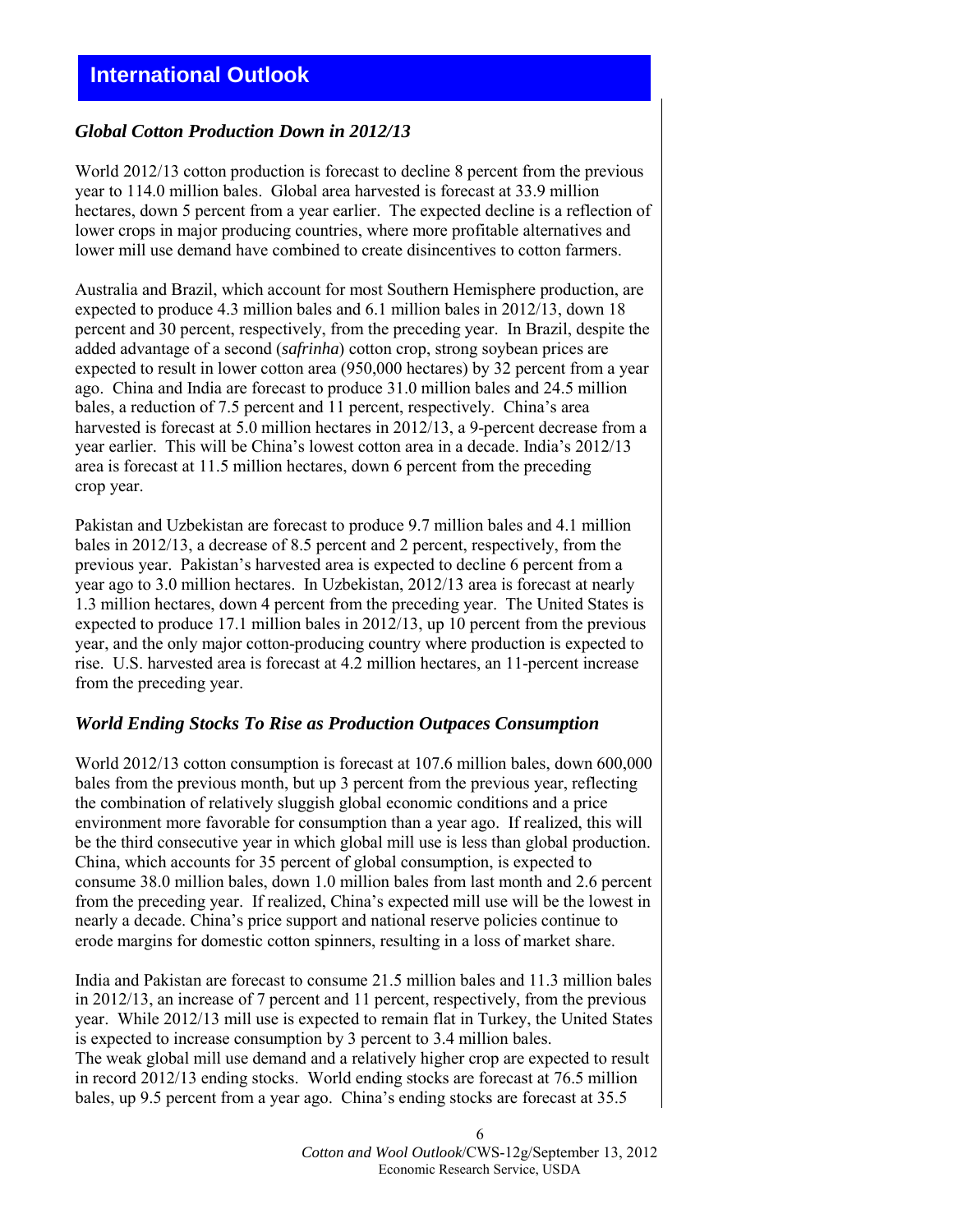million bales, up 16 percent from a year earlier, accounting for 46 percent of global stocks. Australia is forecast to carry a record 3.5 million bales in ending stocks, up 5 percent from a year ago. Ending stocks in India and Pakistan are forecast at 8.2 million bales and 3.4 million bales, respectively, an increase of 6.5 percent and 10.6 percent from the previous year. India's share will be 11 percent of global ending stocks, while Pakistan' share will be 4 percent. The United States is expected to carry 5.3 million bales in ending stocks, up 58 percent from a year earlier. The expected rise in global ending stocks has put a downward pressure on world cotton prices (fig. 5).

# *Global Cotton Trade Declines in 2012/13*

Global 2012/13 cotton trade is forecast at 36.6 million bales, up 800, 000 bales from last month. Nonetheless, world trade is expected to decline 9 percent from a year ago. The decrease in global cotton trade is a reflection of weak expected imports by China, where 2012/13 imports are projected to decline 51 percent from last season's record to 12.0 million bales. Bangladesh and Indonesia are forecast to import 3.6 million bales and 2.2 million bales in 2012/13, respectively, an increase of 14 percent and 9 percent from the previous year. Imports by Pakistan and Turkey are forecast to increase 140 percent and 26 percent, respectively, to 2.4 million bales and 3.0 million bales.

Australia and Brazil are forecast to export 4.2 million bales and 4.0 million bales in 2012/13, respectively, down 8 percent and 17 percent from a year earlier. India is projected to export 3.5 million bales, down 200,000 bales from last month, but up 67 percent from the previous year. Revisions in India's 2010/11 and 2011/12 balance sheets reflect recent updates by the nation's Cotton Advisory Board.



#### Figure 5 **Rising global stocks weaken cotton prices**

Sources: Cotlook and USDA. Note: A-index for 2012/13 is projected.

7 *Cotton and Wool Outlook*/CWS-12g/September 13, 2012 Economic Research Service, USDA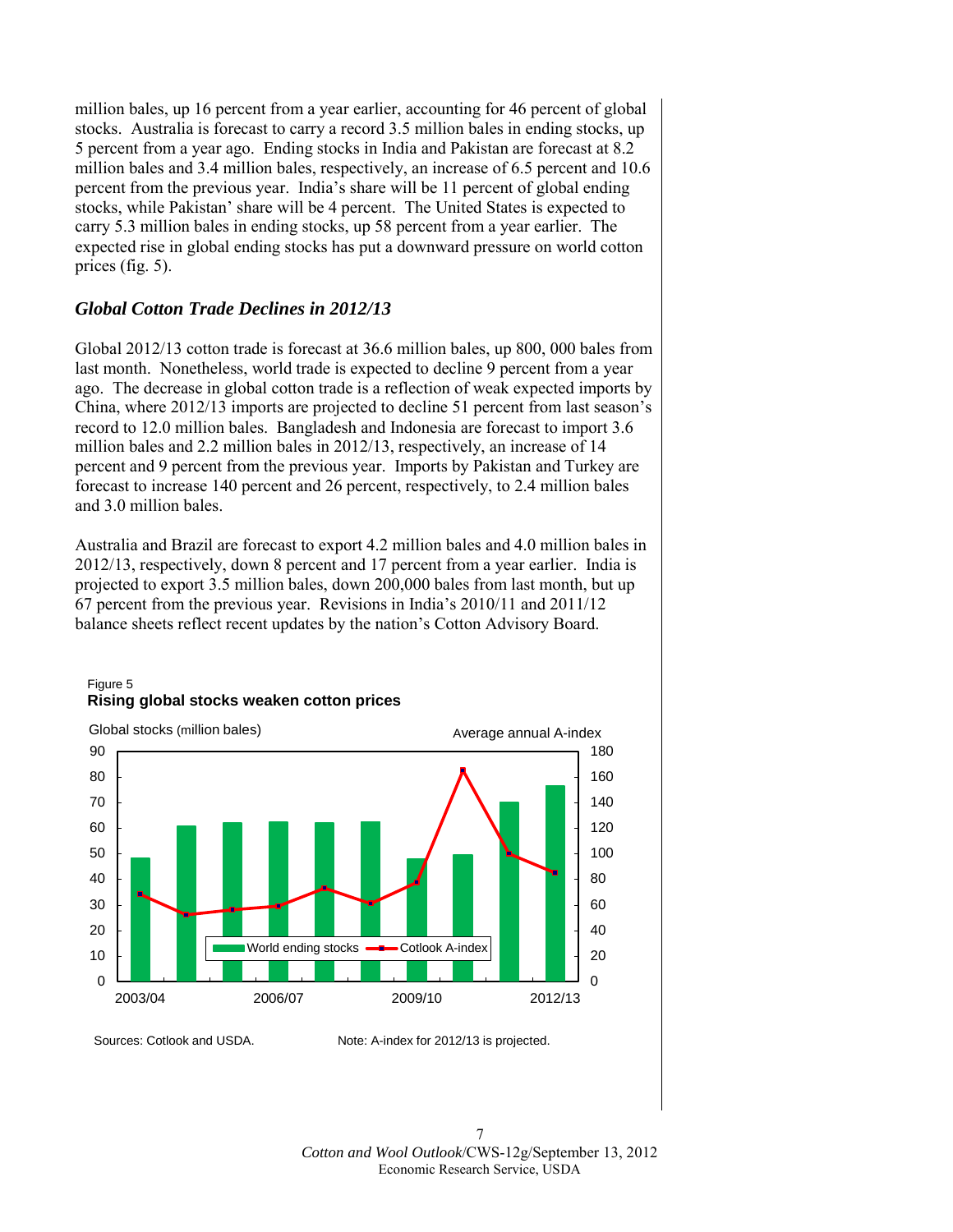#### <span id="page-7-0"></span>**Contact Information**

Leslie Meyer (U.S. cotton and textiles), (202) 694-5307, lmeyer@ers.usda.gov Stephen MacDonald (foreign cotton), (202) 694-5305, stephenm@ers.usda.gov James Kiawu (cotton trade), (202) 694-5273, [jkiawu@ers.usda.gov](mailto: jkiawu@ers.usda.gov) Erma McCray (web publishing) (202) 694-53[06 ejmccray@ers.usda.g](mailto: ejmccray@ers.usda.gov)ov

#### **Subscription Information**

Subscribe to ERS e-mail notification service at [http://www.ers.usda.gov/subscribe-to-ers](http://www.ers.usda.gov/subscribe-to-ers-e-newsletters.aspx) [-e-newsletters.aspx](http://www.ers.usda.gov/subscribe-to-ers-e-newsletters.aspx) to receive timely notification of newsletter availability. Printed copies can be purchased from the USDA Order Desk by calling 1-800-363-2068 (specify the issue number). To order printed copies of the five field crop newsletters cotton and wool, feed, rice, oil crops, and wheat—as a series, specify series SUB-COR-4043.

#### *Data*

r

Monthly tables from *Cotton and Wool Outlook* are available in Excel (.xls) spreadsheets at <http://www.ers.usda.gov/topics/crops/cotton-wool.aspx>. These tables contain the latest data on the production, use, imports, exports, prices, and textile trade of cotton and other fibers.

## *Related Websites*

WASDE <http://usda.mannlib.cornell.edu/MannUsda/viewDocumentInfo.do?documentID=1194>

Cotton Briefing Room <http://www.ers.usda.gov/topics/crops/cotton-wool.aspx>

#### Cotton and Wool Outlook

<http://usda.mannlib.cornell.edu/MannUsda/viewDocumentInfo.do?documentID=1281>

The U.S. Department of Agriculture (USDA) prohibits discrimination in all its programs and activities on the basis of race, color, national origin, age, disability, and where applicable, sex, marital status, familial status, parental status, religion, sexual orientation, genetic information, political beliefs, reprisal, or because all or a part of an indidual's income is derived from any public assistance program. (Not all prohibited bases apply to all programs.) Persons with disabilities who require alternative means for communication of program information (Braille, large print, audiotape, etc.) should contact USDA's TARGET Center at (202) 720-2600 (voice and TDD). To file a complaint of discrimination, write to USDA, Director, Office of Civil Rights, 1400 Independence Avenue, SW, Washington, DC 20250-9410 or call (800) 795-3272 (voice) or (202) 720-6382 (TDD). USDA is an equal opportunity provider and employer.

#### 8 *Cotton and Wool Outlook*/CWS-12e/July 12, 2012 Economic Research Service, USDA

#### **E-mail Notification**

Readers of ERS outlook reports have two ways they can receive an e-mail notice about release of reports and associated data.

• Receive timely notification (soon after the report is posted on the web) via USDA's Economics, Statistics and Market Information System (which is housed at Cornell University's Mann Library). Go to [http://usda.mannlib.cornell.edu/Mann](http://usda.mannlib.cornell.edu/MannUsda/aboutEmailService.do) [Usda/aboutEmailService.do](http://usda.mannlib.cornell.edu/MannUsda/aboutEmailService.do) and follow the instructions to receive e-mail notices about ERS, Agricultural Marketing Service, National Agricultural Statistics Service, and World Agricultural Outlook Board products.

• Receive weekly notification (on Friday afternoon) via the ERS website. Go to [http://www.ers.usda.gov/subscribe](http://www.ers.usda.gov/subscribe-to-ers-e-newsletters.aspx)[to-ers-e-newsletters.aspx](http://www.ers.usda.gov/subscribe-to-ers-e-newsletters.aspx) and follow the instructions to receive notices about ERS outlook reports, Amber Waves magazine, and other reports and data products on specific topics. ERS also offers RSS (really simple syndication) feeds for all ERS products. Go to <http://www.ers.usda.gov/rss/>

to get started.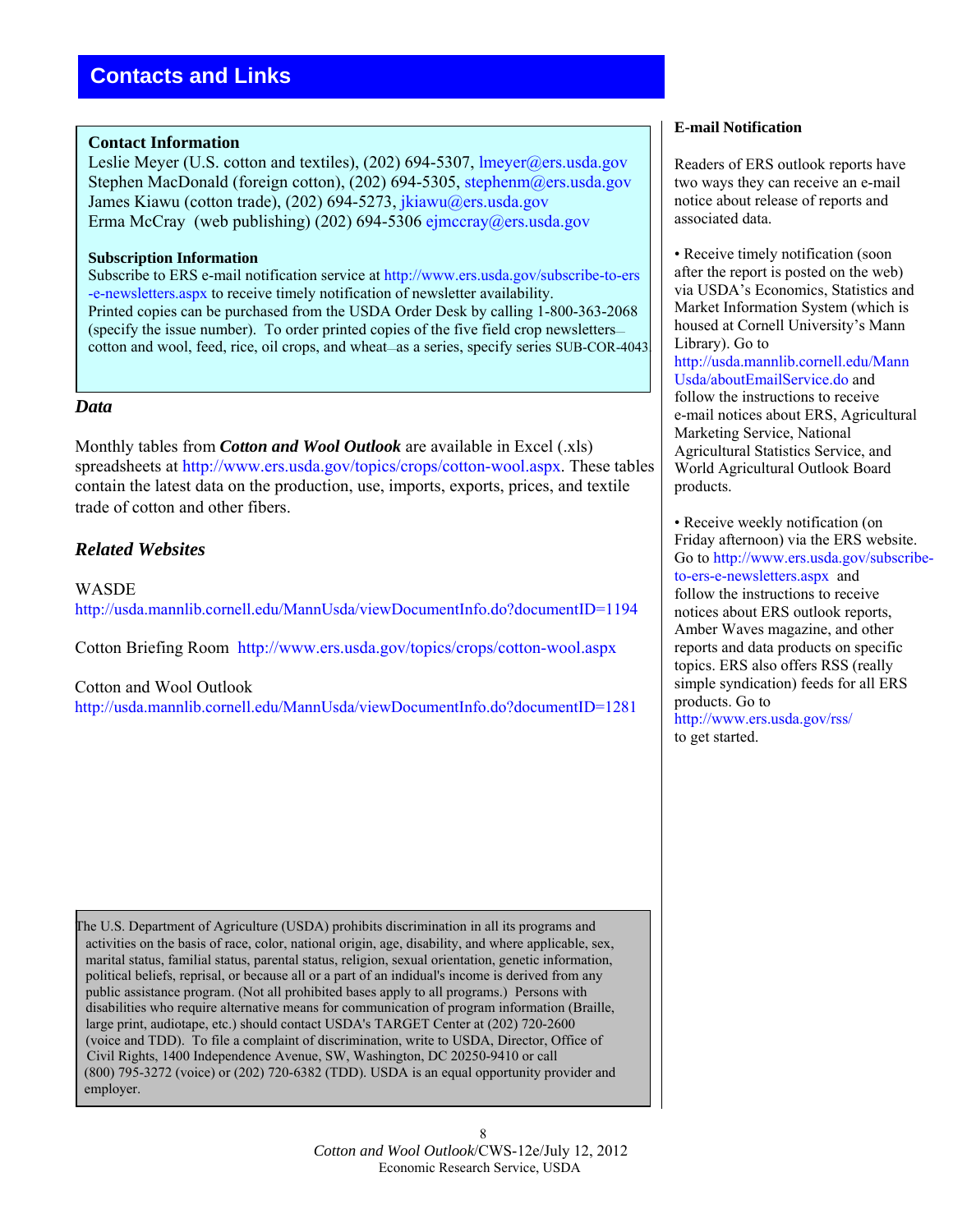<span id="page-8-0"></span>

|                      |                       |        | 2012/13             |        |
|----------------------|-----------------------|--------|---------------------|--------|
| Item                 | 2011/12               | July   | Aug.                | Sep.   |
|                      |                       |        | Million acres       |        |
| Upland:              |                       |        |                     |        |
| Planted              | 14.428                | 12.400 | 12.400              | 12.121 |
| Harvested            | 9.156                 | 10.167 | 10.577              | 10.206 |
|                      |                       |        | Pounds              |        |
| Yield/harvested acre | 772                   | 773    | 771                 | 774    |
|                      | Million 480-lb. bales |        |                     |        |
| Beginning stocks     | 2.572                 | 3.063  | 3.032               | 3.081  |
| Production           | 14.722                | 16.365 | 16.988              | 16.452 |
| Total supply 1/      | 17.307                | 19.433 | 20.025              | 19.538 |
| Mill use             | 3.278                 | 3.375  | 3.375               | 3.375  |
| <b>Exports</b>       | 11.120                | 11.400 | 11.375              | 11.075 |
| Total use            | 14.398                | 14.775 | 14.750              | 14.450 |
| Ending stocks 2/     | 3.081                 | 4.653  | 5.319               | 5.124  |
|                      |                       |        | Percent             |        |
| Stocks-to-use ratio  | 21.4                  | 31.5   | 36.1                | 35.5   |
|                      |                       |        | 1,000 acres         |        |
| Extra-long staple:   |                       |        |                     |        |
| Planted              | 307.4                 | 235.0  | 235.0               | 239.0  |
| Harvested            | 304.9                 | 233.0  | 233.4               | 237.4  |
|                      |                       |        | Pounds              |        |
| Yield/harvested acre | 1,340                 | 1,308  | 1,363               | 1,328  |
|                      |                       |        | 1,000 480-lb. bales |        |
| Beginning stocks     | 28                    | 237    | 268                 | 269    |
| Production           | 851                   | 635    | 663                 | 657    |
| Total supply 1/      | 885                   | 872    | 931                 | 926    |
| Mill use             | 22                    | 25     | 25                  | 25     |
| <b>Exports</b>       | 594                   | 700    | 725                 | 725    |
| Total use            | 616                   | 725    | 750                 | 750    |
| Ending stocks 2/     | 269                   | 147    | 181                 | 176    |
|                      |                       |        | Percent             |        |
| Stocks-to-use ratio  | 43.7                  | 20.3   | 24.1                | 23.5   |

1/ Includes imports. 2/ Includes unaccounted.

Last update: 09/13/12.

Sources: USDA, World Agricultural Outlook Board; and USDC, U.S. Census Bureau.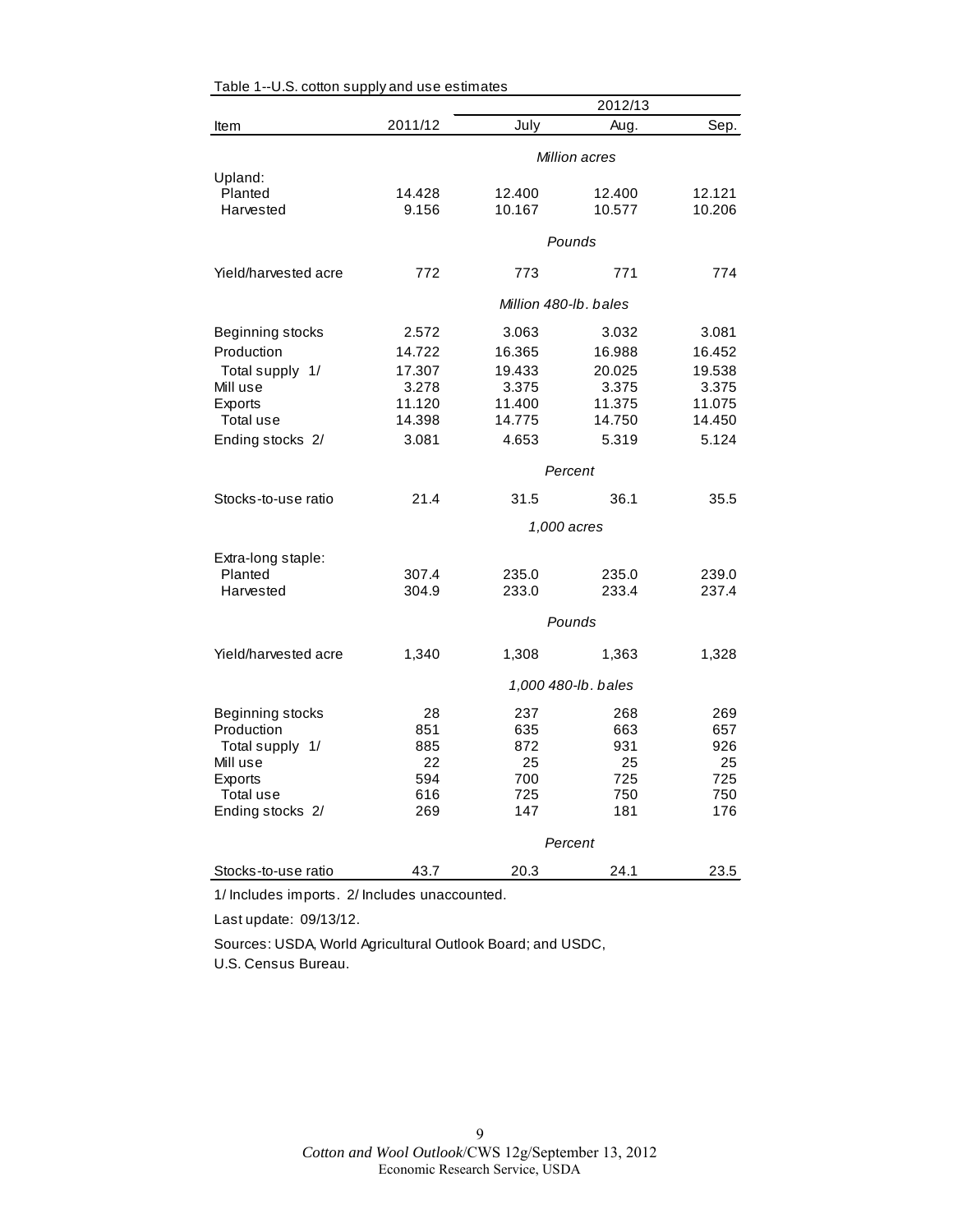|                      |         |        | 2012/13               |        |
|----------------------|---------|--------|-----------------------|--------|
| Item                 | 2011/12 | July   | Aug.                  | Sep.   |
|                      |         |        | Million 480-lb, bales |        |
| Supply:              |         |        |                       |        |
| Beginning stocks--   |         |        |                       |        |
| World                | 49.52   | 66.68  | 67.80                 | 69.88  |
| Foreign              | 46.92   | 63.38  | 64.50                 | 66.53  |
| Production--         |         |        |                       |        |
| World                | 124.16  | 113.81 | 114.11                | 114.03 |
| Foreign              | 108.59  | 96.81  | 96.46                 | 96.92  |
| Imports--            |         |        |                       |        |
| World                | 44.91   | 37.39  | 37.20                 | 36.60  |
| Foreign              | 44.89   | 37.39  | 37.19                 | 36.59  |
| Use:                 |         |        |                       |        |
| Mill use--           |         |        |                       |        |
| World                | 104.28  | 108.98 | 108.16                | 107.55 |
| Foreign              | 100.98  | 105.58 | 104.76                | 104.15 |
| Exports--            |         |        |                       |        |
| World                | 44.97   | 37.39  | 37.21                 | 36.60  |
| Foreign              | 33.26   | 25.29  | 25.11                 | 24.80  |
| Ending stocks--      |         |        |                       |        |
| World                | 69.88   | 72.39  | 74.67                 | 76.52  |
| Foreign              | 66.53   | 67.59  | 69.17                 | 71.22  |
|                      |         |        | Percent               |        |
| Stocks-to-use ratio: |         |        |                       |        |
| World                | 67.0    | 66.4   | 69.0                  | 71.1   |
| Foreign              | 65.9    | 64.0   | 66.0                  | 68.4   |

<span id="page-9-0"></span>

|  | Table 2--World cotton supply and use estimates |  |  |  |  |
|--|------------------------------------------------|--|--|--|--|
|--|------------------------------------------------|--|--|--|--|

Last update: 09/13/12.

Source: USDA, World Agricultural Outlook Board.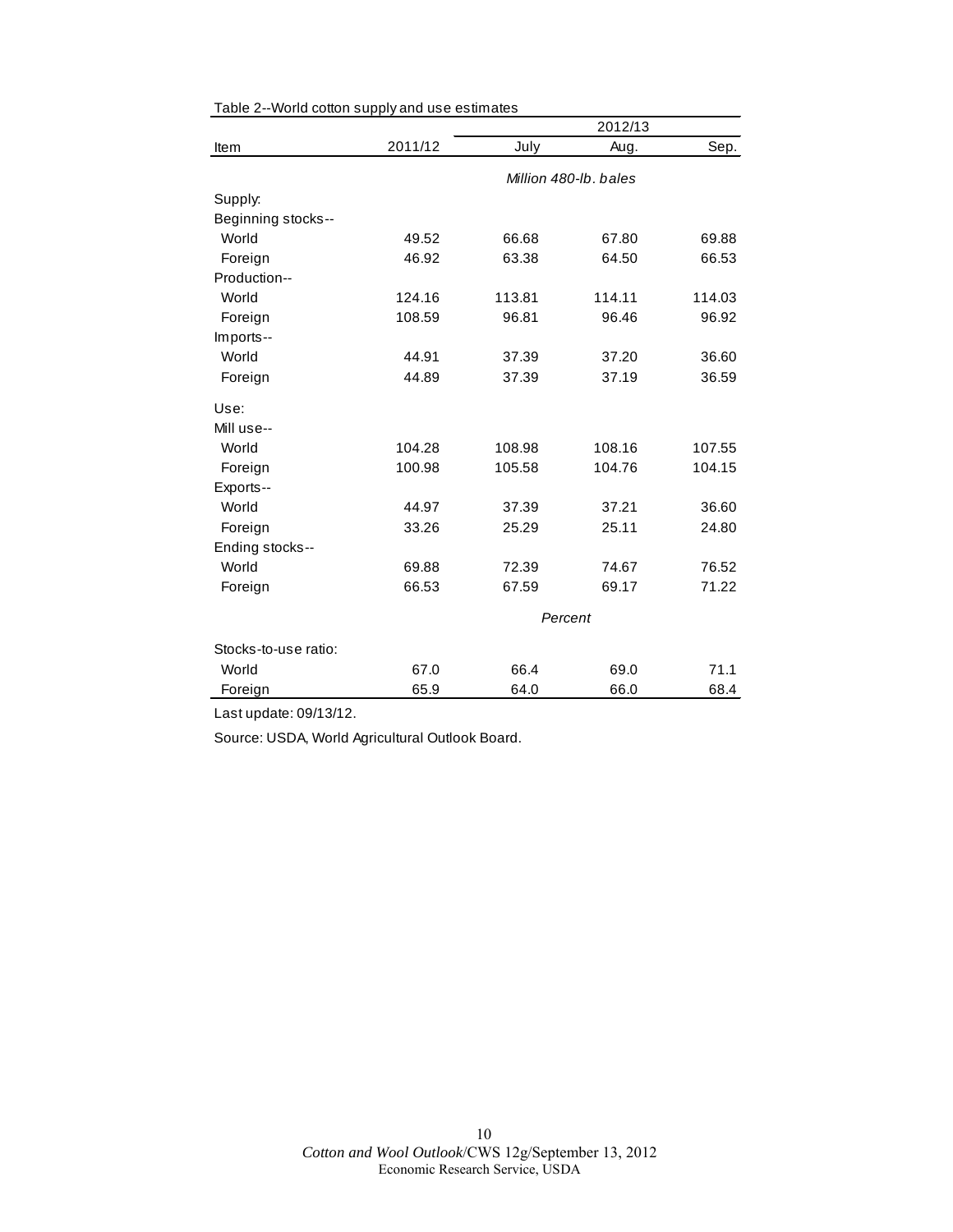<span id="page-10-0"></span>

| Table 3--U.S. fiber supply |           |                     |           |           |
|----------------------------|-----------|---------------------|-----------|-----------|
|                            | May       | June                | July      | July      |
| Item                       | 2012      | 2012                | 2012      | 2011      |
|                            |           | 1,000 480-lb. bales |           |           |
| Cotton:                    |           |                     |           |           |
| Ginnings                   | 0         | 0                   | 0         | 0         |
| Imports since August 1     | 14.1      | 18.2                | 18.7      | 8.8       |
| Stocks, beginning          | 7,201     | 5,620               | 4,404     | 3,745     |
| At mills                   | NA        | ΝA                  | <b>NA</b> | 128       |
| Public storage             | <b>NA</b> | <b>NA</b>           | <b>NA</b> | 2,629     |
| <b>CCC</b> stocks          | 1,872     | 1,456               | 1,144     | 1,040     |
|                            |           |                     |           |           |
|                            |           | Million pounds      |           |           |
| Manmade:                   |           |                     |           |           |
| Production                 | 521.8     | 500.3               | 507.9     | 526.9     |
| Noncellulosic              | 521.8     | 500.3               | 507.9     | 526.9     |
| Cellulosic                 | <b>NA</b> | <b>NA</b>           | ΝA        | <b>NA</b> |
| Total since January 1      | 2,535.5   | 3,035.8             | 3,543.7   | 3,525.3   |
|                            |           |                     |           |           |
|                            | Apr.      | May                 | June      | June      |
|                            | 2012      | 2012                | 2012      | 2011      |
|                            |           | Million pounds      |           |           |
| Raw fiber imports:         | 163.5     | 172.2               | 159.2     | 151.4     |
| Noncellulosic              | 149.7     | 157.7               | 145.1     | 135.9     |
| Cellulosic                 | 13.8      | 14.5                | 14.1      | 15.5      |
| Total since January 1      | 614.0     | 786.2               | 945.4     | 896.7     |
|                            |           |                     |           |           |
|                            |           | 1,000 pounds        |           |           |
| Wool and mohair:           |           |                     |           |           |
| Raw wool imports, clean    | 880.7     | 919.9               | 944.7     | 503.3     |
| 48s-and-finer              | 499.8     | 469.5               | 540.3     | 216.2     |
| Not-finer-than-46s         | 380.9     | 450.3               | 404.3     | 287.1     |
| Total since January 1      | 3,579.3   | 4,499.2             | 5,443.9   | 3,755.8   |
| Wool top imports           | 214.0     | 200.7               | 359.8     | 276.6     |
| Total since January 1      | 1,101.6   | 1,302.3             | 1,662.0   | 1,624.4   |
| Mohair imports, clean      | 0.0       | 0.0                 | 0.0       | 0.0       |
| Total since January 1      | 0.0       | 0.0                 | 0.0       | 2.3       |

NA = Not available.

Last update: 09/13/12.

Sources: USDA, National Agricultural Statistics Service; USDC, U.S. Census Bureau; and *Fiber Organon.*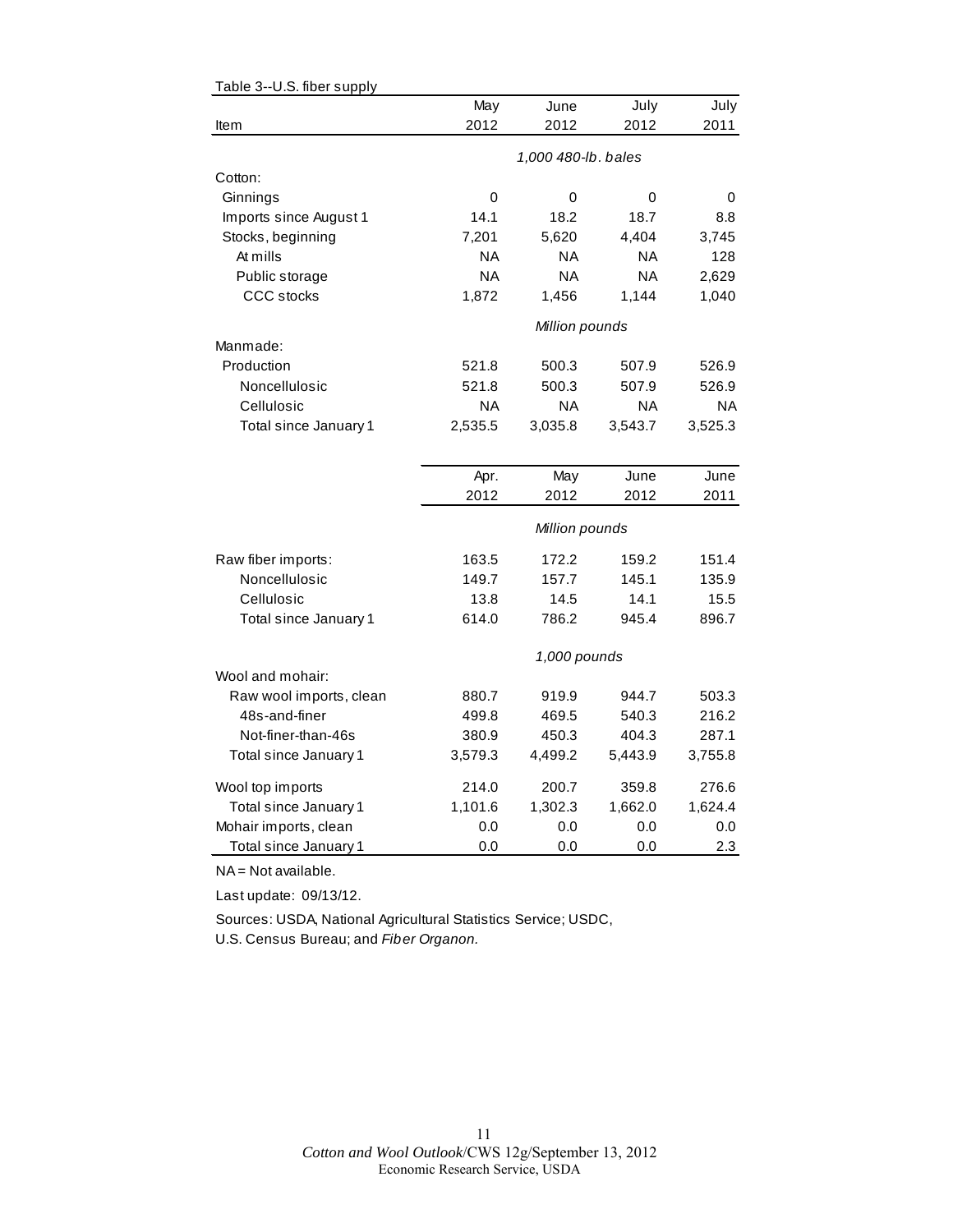| Table 4--U.S. fiber demand  |         |                     |         |         |
|-----------------------------|---------|---------------------|---------|---------|
|                             | May     | June                | July    | July    |
| Item                        | 2012    | 2012                | 2012    | 2011    |
|                             |         | 1,000 480-lb. bales |         |         |
| Cotton:                     |         |                     |         |         |
| All consumed by mills 1/    | 286     | 290                 | 275     | 276     |
| Total since August 1        | 2,735   | 3,025               | 3,300   | 3,900   |
| Daily rate                  | 12.4    | 13.8                | 12.5    | 13.1    |
| Upland consumed by mills 1/ | 285     | 289                 | 274     | 275     |
| Total since August 1        | 2,715   | 3,004               | 3,278   | 3,874   |
| Daily Rate                  | 12.4    | 13.8                | 12.5    | 13.1    |
|                             | Apr.    | May                 | June    | June    |
|                             | 2012    | 2012                | 2012    | 2011    |
|                             |         | 1,000 480-lb. bales |         |         |
| Cotton:                     |         |                     |         |         |
| <b>Upland exports</b>       | 1,221   | 1,249               | 870     | 792     |
| Total since August 1        | 8,083   | 9,332               | 10,202  | 13,211  |
| Sales for next season       | 245     | 516                 | 827     | 486     |
| Total since August 1        | 1,151   | 1,667               | 2,494   | 5,923   |
| Extra-long staple exports   | 66.4    | 46.6                | 58.8    | 21.9    |
| Total since August 1        | 457.4   | 504.0               | 562.8   | 484.0   |
| Sales for next season       | 5.2     | 6.4                 | 3.7     | 8.7     |
| Total since August 1        | 47.2    | 53.6                | 57.3    | 337.1   |
|                             |         | Million pounds      |         |         |
| Manmade:                    |         |                     |         |         |
| Raw fiber exports           | 58.0    | 56.7                | 57.7    | 54.4    |
| Noncellulosic               | 57.5    | 56.2                | 57.2    | 53.9    |
| Cellulosic                  | 0.5     | 0.5                 | 0.5     | 0.5     |
| Total since January 1       | 226.0   | 282.7               | 340.4   | 368.5   |
|                             |         | 1,000 pounds        |         |         |
| Wool and mohair:            |         |                     |         |         |
| Raw wool exports, clean     | 263.6   | 708.3               | 723.8   | 933.5   |
| Total since January 1       | 1,738.7 | 2,447.0             | 3,170.8 | 4,408.8 |
| Wool top exports            | 0.6     | 28.1                | 79.5    | 44.5    |
| Total since January 1       | 98.1    | 126.2               | 205.7   | 595.8   |
| Mohair exports, clean       | 33.8    | 0.0                 | 0.0     | 105.7   |
| Total since January 1       | 76.1    | 76.1                | 76.1    | 463.9   |

# <span id="page-11-0"></span> $T$ able 4--U.S. fiber demand

1/ Estimated by USDA.

Last update: 9/13/12.

Sources: USDA, Farm Service Agency; USDA, *Export Sales;* USDC, U.S. Census Bureau; and *Fiber Organon.*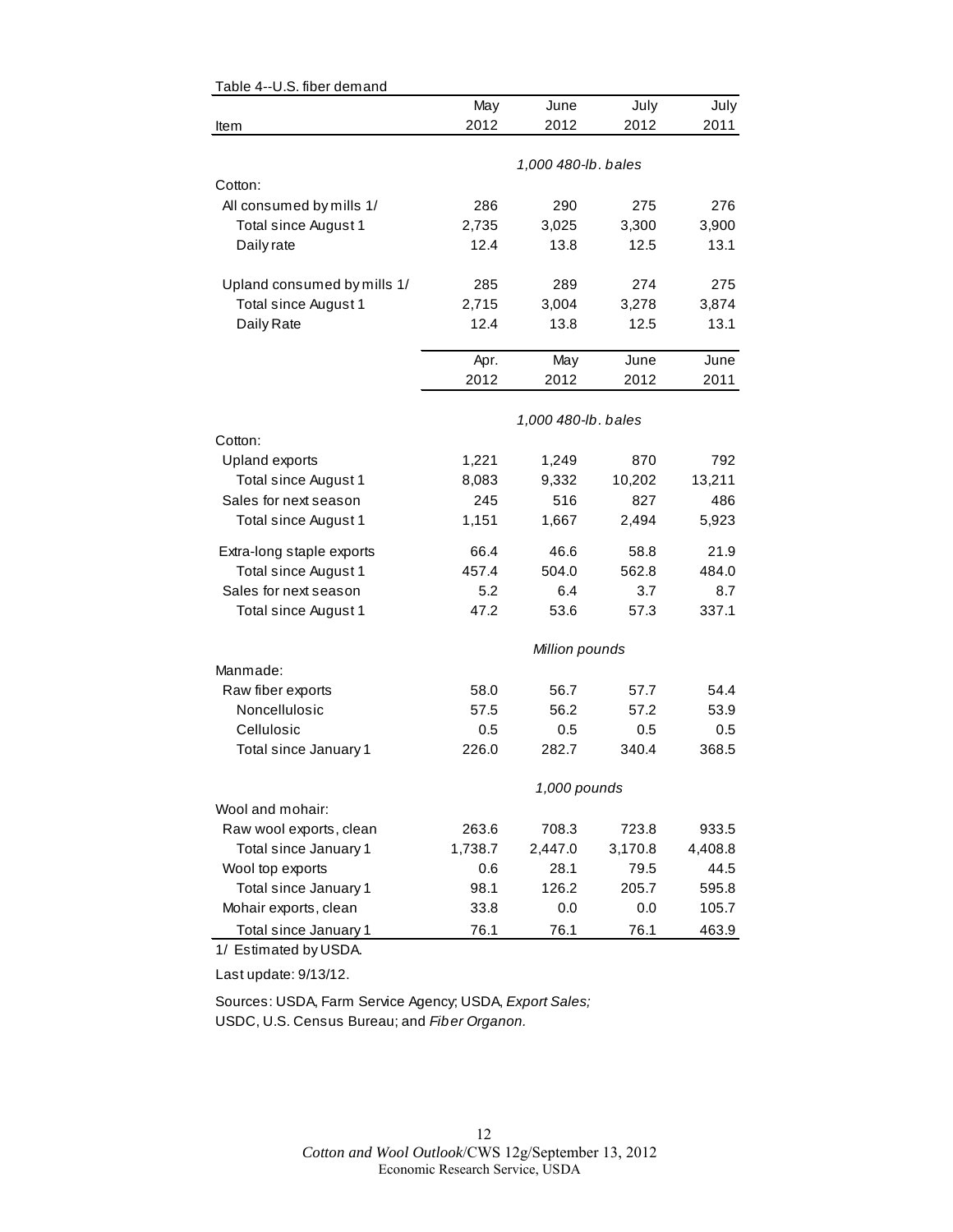|                            | June      | July              | Aug.      | Aug.      |
|----------------------------|-----------|-------------------|-----------|-----------|
| Item                       | 2012      | 2012              | 2012      | 2011      |
|                            |           |                   |           |           |
|                            |           | Cents per pound   |           |           |
| Domestic cotton prices:    |           |                   |           |           |
| Adjusted world price       | 61.41     | 63.04             | 63.81     | 100.46    |
| Upland spot 41-34          | 67.35     | 66.14             | 69.97     | 102.89    |
| Pima spot 03-46            | 114.43    | 103.00            | 103.00    | 247.00    |
| Average price received by  |           |                   |           |           |
| upland producers           | 77.30     | 76.70             | 70.40     | 94.00     |
| Far Eastern cotton quotes: |           |                   |           |           |
| A Index                    | 82.10     | 83.75             | 84.60     | 114.40    |
| Memphis/Eastern            | 84.63     | 86.06             | 85.45     | 120.75    |
| Memphis/Orleans/Texas      | 84.63     | 86.25             | 85.65     | 120.75    |
| California/Arizona         | 85.44     | 88.00             | 90.65     | 123.00    |
|                            |           | Dollars per pound |           |           |
| Wool prices (clean):       |           |                   |           |           |
| <b>U.S. 56s</b>            | <b>NQ</b> | <b>NQ</b>         | <b>NQ</b> | NQ.       |
| Australian 56s 1/          | 4.27      | 4.48              | 4.33      | 4.37      |
| <b>U.S. 60s</b>            | <b>NQ</b> | <b>NQ</b>         | <b>NQ</b> | <b>NQ</b> |
| Australian 60s 1/          | 5.95      | 5.74              | 5.30      | 5.76      |
| <b>U.S. 64s</b>            | NQ.       | NQ.               | NQ.       | NQ.       |
| Australian 64s 1/          | 5.76      | 5.78              | 5.36      | 6.49      |

#### <span id="page-12-0"></span>Table 5--U.S. and world fiber prices

NQ = No quote.

1/ In bond, Charleston, SC.

Last update: 9/13/12.

Sources: USDA, *Cotton Price Statistics* ; Cotlook Ltd., *Cotton Outlook* ; and trade reports.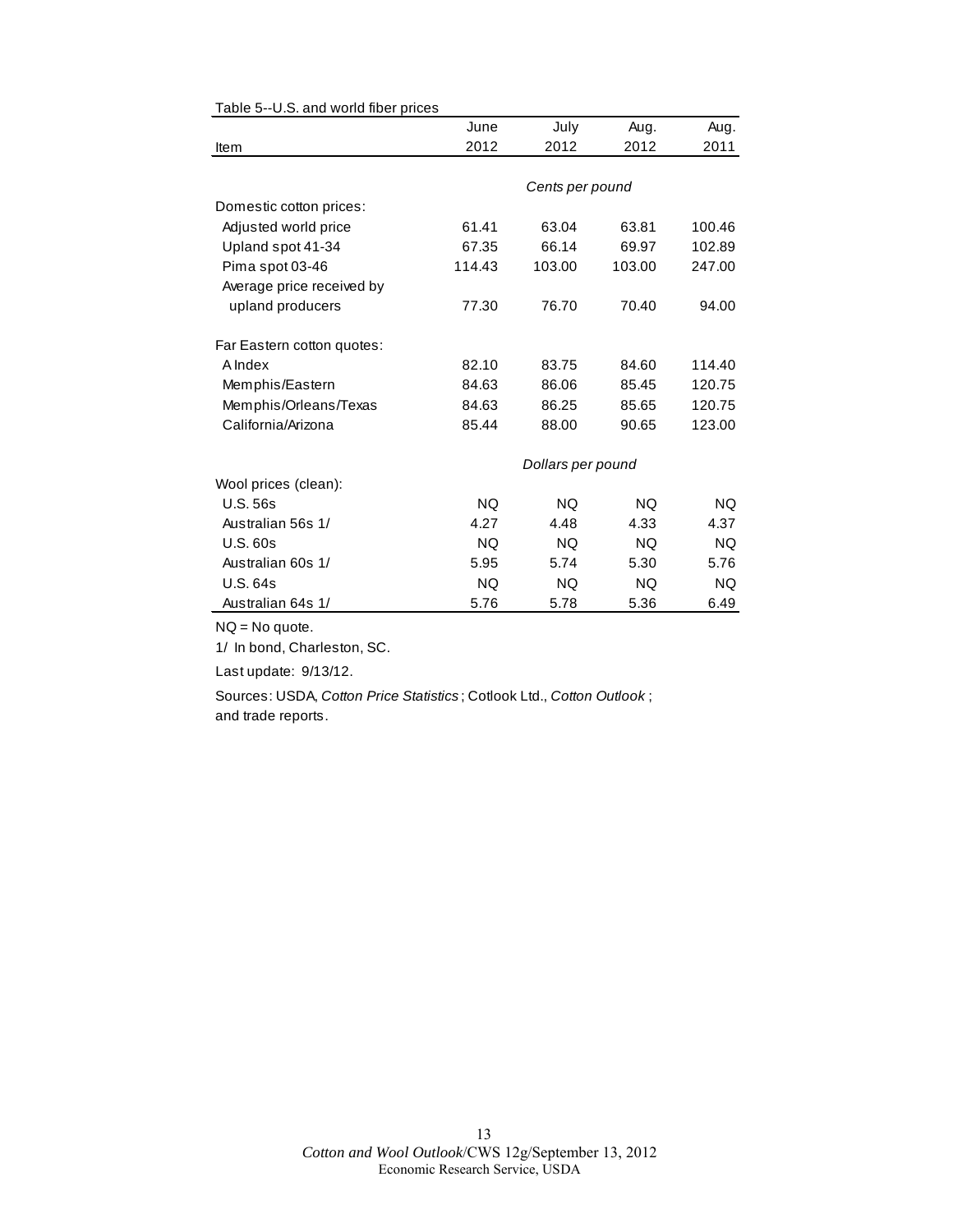| $0.0.00$ and $0.000$      |           |                 |           |           |
|---------------------------|-----------|-----------------|-----------|-----------|
|                           | Apr.      | May             | June      | June      |
| Item                      | 2012      | 2012            | 2012      | 2011      |
|                           |           | 1,000 pounds 1/ |           |           |
| Yarn, thread, and fabric: | 257,008   | 272,708         | 251,789   | 248,739   |
| Cotton                    | 57,812    | 59,216          | 54,839    | 60,442    |
| Linen                     | 19,569    | 19,945          | 18,367    | 16,509    |
| Wool                      | 4,281     | 4,114           | 4,167     | 3,700     |
| Silk                      | 617       | 687             | 591       | 667       |
| Manmade                   | 174,728   | 188,747         | 173,825   | 167,421   |
| Apparel:                  | 766,288   | 803,465         | 909,723   | 986,100   |
| Cotton                    | 430,643   | 460,802         | 527,420   | 582,221   |
| Linen                     | 10,937    | 9,086           | 8,969     | 12,078    |
| Wool                      | 17,085    | 17,851          | 21,588    | 24,169    |
| Silk                      | 9,899     | 8,054           | 7,866     | 8,917     |
| Manmade                   | 297,724   | 307,672         | 343,880   | 358,716   |
| Home furnishings:         | 197,217   | 217,663         | 220,808   | 217,839   |
| Cotton                    | 111,390   | 129,404         | 124,198   | 124,127   |
| Linen                     | 773       | 783             | 1,016     | 877       |
| Wool                      | 8,448     | 323             | 283       | 314       |
| Silk                      | 1,491     | 180             | 167       | 172       |
| Manmade                   | 75,115    | 86,973          | 95,143    | 92,349    |
| Floor coverings:          | 46,698    | 65,889          | 60,920    | 62,984    |
| Cotton                    | 6,025     | 8,523           | 7,980     | 8,472     |
| Linen                     | 14,291    | 15,718          | 14,202    | 13,869    |
| Wool                      | 227       | 8,682           | 8,932     | 10,868    |
| Silk                      | 203       | 2,038           | 1,520     | 1,780     |
| Manmade                   | 25,953    | 30,928          | 28,287    | 27,995    |
| Total imports: 2/         | 1,267,631 | 1,360,094       | 1,443,683 | 1,528,603 |
| Cotton                    | 606,141   | 658,219         | 714,724   | 779,920   |
| Linen                     | 45,570    | 45,532          | 42,554    | 44,154    |
| Wool                      | 30,050    | 30,979          | 34,974    | 39,603    |
| Silk                      | 12,210    | 10,959          | 10,143    | 11,539    |
| Manmade                   | 573,660   | 614,405         | 641,288   | 653,389   |

<span id="page-13-0"></span>Table 6--U.S. textile imports, by fiber

1/ Raw-fiber equivalent. 2/ Includes headgear.

Last update: 09/13/12.

Sources: USDA, Economic Research Service; and USDC, U.S. Census Bureau.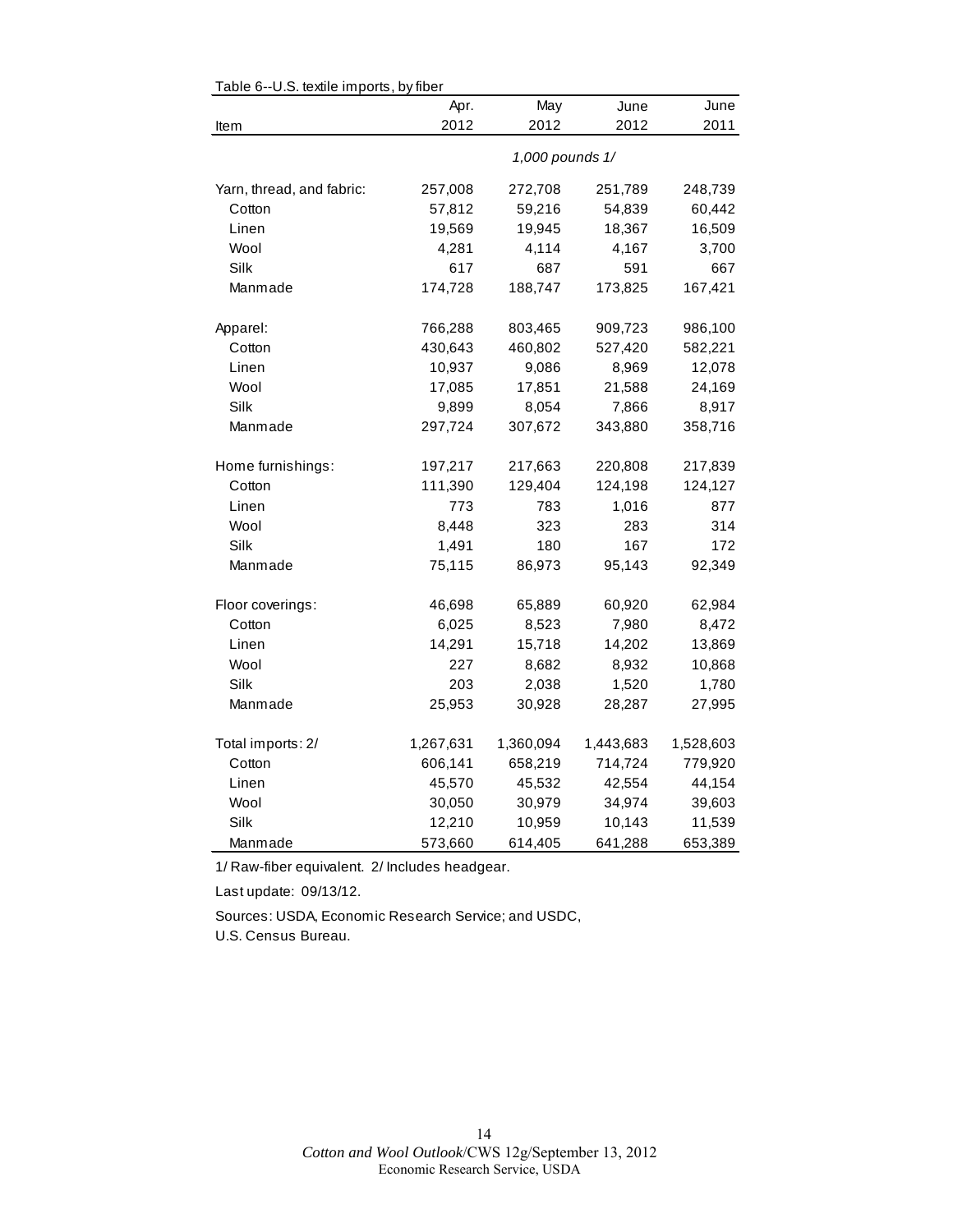| rable $r$ --0.5. lexule exports, by liber<br>Apr.<br>May<br>June<br>June |         |                 |         |         |  |  |
|--------------------------------------------------------------------------|---------|-----------------|---------|---------|--|--|
| Item                                                                     | 2012    | 2012            | 2012    | 2011    |  |  |
|                                                                          |         |                 |         |         |  |  |
|                                                                          |         | 1,000 pounds 1/ |         |         |  |  |
| Yarn, thread, and fabric:                                                | 215,806 | 242,916         | 246,901 | 267,879 |  |  |
| Cotton                                                                   | 101,185 | 122,404         | 130,679 | 154,170 |  |  |
| Linen                                                                    | 7,188   | 7,030           | 7,061   | 6,580   |  |  |
| Wool                                                                     | 3,091   | 3,330           | 3,006   | 3,234   |  |  |
| Silk                                                                     | 960     | 1,187           | 977     | 1,391   |  |  |
| Manmade                                                                  | 103,383 | 108,965         | 105,178 | 102,504 |  |  |
| Apparel:                                                                 | 22,205  | 25,192          | 25,422  | 25,889  |  |  |
| Cotton                                                                   | 9,980   | 11,255          | 11,598  | 11,285  |  |  |
| Linen                                                                    | 415     | 307             | 378     | 590     |  |  |
| Wool                                                                     | 1,132   | 1,247           | 1,345   | 1,499   |  |  |
| Silk                                                                     | 952     | 1,159           | 1,236   | 1,382   |  |  |
| Manmade                                                                  | 9,726   | 11,224          | 10,866  | 11,133  |  |  |
| Home furnishings:                                                        | 4,338   | 6,146           | 4,729   | 3,693   |  |  |
| Cotton                                                                   | 2,131   | 3,052           | 2,260   | 1,714   |  |  |
| Linen                                                                    | 187     | 260             | 228     | 144     |  |  |
| Wool                                                                     | 90      | 129             | 114     | 144     |  |  |
| Silk                                                                     | 103     | 157             | 124     | 71      |  |  |
| Manmade                                                                  | 1,826   | 2,548           | 2,004   | 1,620   |  |  |
| Floor coverings:                                                         | 28,044  | 33,350          | 32,466  | 31,121  |  |  |
| Cotton                                                                   | 1,778   | 2,110           | 2,133   | 2,109   |  |  |
| Linen                                                                    | 874     | 1,069           | 1,114   | 947     |  |  |
| Wool                                                                     | 3,344   | 2,947           | 2,592   | 2,554   |  |  |
| Silk                                                                     | 39      | 34              | 42      | 40      |  |  |
| Manmade                                                                  | 22,009  | 27,189          | 26,585  | 25,472  |  |  |
| Total exports: 2/                                                        | 270,527 | 307,728         | 309,636 | 328,840 |  |  |
| Cotton                                                                   | 115,172 | 138,915         | 146,759 | 169,381 |  |  |
| Linen                                                                    | 8,663   | 8,667           | 8,780   | 8,267   |  |  |
| Wool                                                                     | 7,662   | 7,657           | 7,060   | 7,440   |  |  |
| Silk                                                                     | 2,054   | 2,536           | 2,378   | 2,884   |  |  |
| Manmade                                                                  | 136,976 | 149,953         | 144,659 | 140,868 |  |  |

<span id="page-14-0"></span>Table 7--U.S. textile exports, by fiber

1/ Raw-fiber equivalent. 2/ Includes headgear.

Last update: 09/13/12.

Sources: USDA, Economic Research Service; and USDC, U.S. Census Bureau.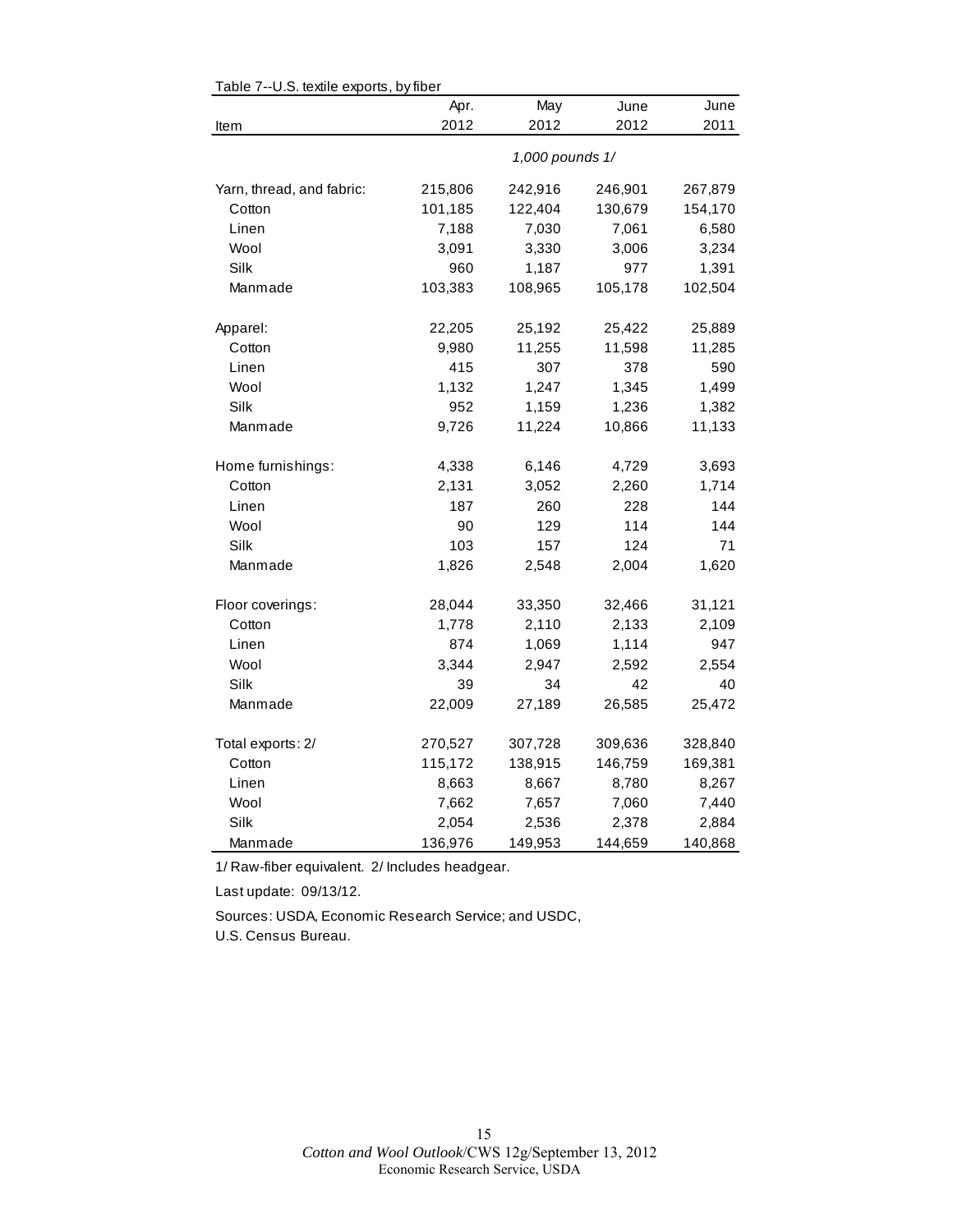<span id="page-15-0"></span>

| Table 8--U.S. cotton textile imports, by origin |         |                 |         |         |  |  |
|-------------------------------------------------|---------|-----------------|---------|---------|--|--|
|                                                 | Apr.    | May             | June    | June    |  |  |
| Region/country                                  | 2012    | 2012            | 2012    | 2011    |  |  |
|                                                 |         | 1,000 pounds 1/ |         |         |  |  |
| North America                                   | 122,628 | 141,043         | 148,091 | 171,389 |  |  |
| Canada                                          | 3,325   | 3,041           | 2,817   | 3,553   |  |  |
| Costa Rica                                      | 547     | 871             | 1,016   | 883     |  |  |
| Dominican Republic                              | 5,628   | 6,410           | 6,384   | 7,049   |  |  |
| El Salvador                                     | 16,829  | 21,806          | 22,935  | 24,359  |  |  |
| Guatemala                                       | 8,115   | 8,931           | 9,376   | 10,231  |  |  |
| Haiti                                           | 11,826  | 13,011          | 12,696  | 14,663  |  |  |
| Honduras                                        | 22,771  | 30,547          | 31,717  | 39,335  |  |  |
| Mexico                                          | 39,670  | 43,589          | 47,459  | 53,798  |  |  |
| Nicaragua                                       | 13,902  | 12,828          | 13,570  | 17,492  |  |  |
| South America                                   | 4,221   | 4,472           | 4,732   | 5,633   |  |  |
| Brazil                                          | 188     | 242             | 243     | 246     |  |  |
| Colombia                                        | 1,723   | 1,870           | 1,643   | 2,229   |  |  |
| Peru                                            | 2,222   | 2,239           | 2,769   | 2,995   |  |  |
| Europe                                          | 10,153  | 11,573          | 10,680  | 11,581  |  |  |
| Germany                                         | 829     | 976             | 882     | 1,030   |  |  |
| Italy                                           | 1,569   | 1,639           | 1,556   | 1,604   |  |  |
| Portugal                                        | 871     | 723             | 1,089   | 1,394   |  |  |
| Turkey                                          | 4,393   | 4,713           | 4,047   | 4,212   |  |  |
| Asia                                            | 456,737 | 484,865         | 535,891 | 572,165 |  |  |
| <b>Bahrain</b>                                  | 1,257   | 1,706           | 1,295   | 1,545   |  |  |
| Bangladesh                                      | 40,206  | 43,909          | 46,869  | 46,775  |  |  |
| Cambodia                                        | 19,246  | 14,632          | 16,871  | 19,121  |  |  |
| China                                           | 187,318 | 204,704         | 244,057 | 263,021 |  |  |
| Hong Kong                                       | 649     | 692             | 755     | 794     |  |  |
| India                                           | 54,720  | 63,877          | 58,781  | 57,945  |  |  |
| Indonesia                                       | 26,460  | 22,887          | 27,030  | 28,185  |  |  |
| Israel                                          | 745     | 1,141           | 1,017   | 1,341   |  |  |
| Japan                                           | 1,169   | 1,266           | 1,230   | 1,215   |  |  |
| Jordan                                          | 4,161   | 3,806           | 4,441   | 4,490   |  |  |
| Malaysia                                        | 2,251   | 2,520           | 2,802   | 2,676   |  |  |
| Pakistan                                        | 52,591  | 62,791          | 67,114  | 73,062  |  |  |
| Philippines                                     | 4,917   | 4,524           | 4,895   | 6,622   |  |  |
| South Korea                                     | 6,043   | 5,748           | 5,928   | 7,165   |  |  |
| Sri Lanka                                       | 5,884   | 4,717           | 5,146   | 5,447   |  |  |
| Taiwan                                          | 2,674   | 3,097           | 2,352   | 3,038   |  |  |
| Thailand                                        | 6,359   | 6,143           | 5,841   | 8,309   |  |  |
| Vietnam                                         | 38,521  | 35,097          | 38,273  | 39,803  |  |  |
| Oceania                                         | 50      | 58              | 93      | 52      |  |  |
| Africa                                          | 12,352  | 16,207          | 15,237  | 19,098  |  |  |
| Egypt                                           | 7,039   | 9,501           | 8,570   | 11,061  |  |  |
| Kenya                                           | 1,548   | 1,880           | 1,746   | 2,318   |  |  |
| Lesotho                                         | 1,835   | 2,880           | 2,517   | 2,794   |  |  |
| Mauritius                                       | 653     | 461             | 930     | 778     |  |  |
| World 2/                                        | 606,141 | 658,219         | 714,724 | 779,920 |  |  |

1/ Raw-fiber equivalent. 2/ Totals may not add due to rounding.

Last update: 09/13/12.

Sources: USDA, Economic Research Service; and USDC,

U.S. Census Bureau.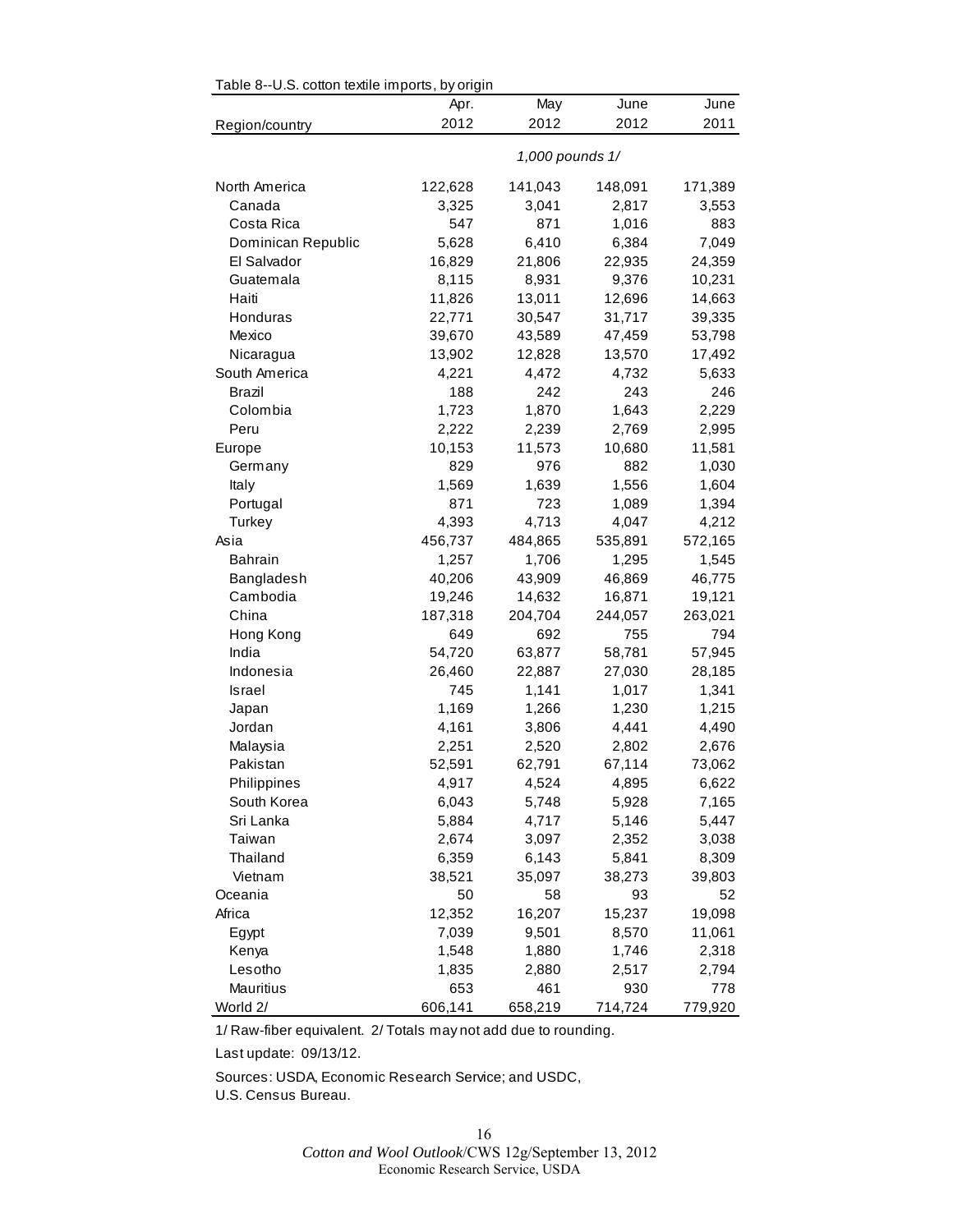<span id="page-16-0"></span>

| Apr.<br>May<br>June<br>June<br>2012<br>2012<br>2012<br>2011<br>Region/country<br>1,000 pounds 1/<br>101,248<br>122,877<br>155,240<br>North America<br>130,617<br>281<br>92<br>102<br>71<br>Bahamas<br>8,996<br>10,411<br>11,647<br>10,939<br>Canada<br>199<br>306<br>Costa Rica<br>233<br>382<br>17,927<br>Dominican Republic<br>20,721<br>21,432<br>33,796<br>12,449<br>9,246<br>10,250<br>13,243<br>El Salvador<br>2,850<br>1,929<br>2,953<br>3,317<br>Guatemala<br>630<br>712<br>Haiti<br>757<br>810<br>Honduras<br>37,073<br>50,709<br>51,440<br>61,864<br>92<br>80<br>59<br>76<br>Jamaica<br>Mexico<br>21,961<br>29,200<br>25,546<br>27,280<br>1,364<br>1,321<br>1,597<br>1,232<br>Nicaragua<br>335<br>395<br>252<br>198<br>Panama<br>South America<br>2,418<br>2,717<br>3,194<br>2,278<br>Brazil<br>380<br>430<br>547<br>658<br>Chile<br>134<br>452<br>187<br>176<br>532<br>Colombia<br>961<br>1,436<br>529<br>326<br>Peru<br>148<br>122<br>223<br>682<br>643<br>307<br>527<br>Venezuela<br>2,757<br>2,913<br>2,938<br>3,443<br>Europe<br>241<br>219<br>263<br>451<br>Belgium<br>122<br>93<br>France<br>128<br>157<br>444<br>443<br>414<br>628<br>Germany<br>134<br>229<br>117<br>217<br>Italy<br>Netherlands<br>340<br>391<br>358<br>440<br>54<br>61<br>Russia<br>99<br>84<br>38<br>71<br>Turkey<br>66<br>69<br>United Kingdom<br>974<br>875<br>1,043<br>912<br>7,910<br>Asia<br>9,399<br>8,960<br>6,179<br>31<br>15<br>Bangladesh<br>7<br>1<br>China<br>4,076<br>5,117<br>4,923<br>2,843<br>574<br>713<br>734<br>393<br>Hong Kong<br>149<br>337<br>189<br>275<br>India<br>262<br>181<br>204<br>140<br>Israel<br>790<br>855<br>878<br>894<br>Japan<br>Pakistan<br>28<br>31<br>49<br>32<br>Saudi Arabia<br>125<br>129<br>83<br>133<br>233<br>320<br>245<br>115<br>Singapore<br>South Korea<br>627<br>527<br>508<br>486<br>Taiwan<br>120<br>95<br>126<br>132<br><b>United Arab Emirates</b><br>284<br>274<br>291<br>235<br>586<br>748<br>754<br>659<br>Oceania<br>Australia<br>468<br>620<br>556<br>572<br>253<br>262<br>296<br>Africa<br>1,557<br>59<br>South Africa<br>58<br>126<br>98 | Table 9--U.S. cotton textile exports, by destination |         |         |         |         |  |
|-----------------------------------------------------------------------------------------------------------------------------------------------------------------------------------------------------------------------------------------------------------------------------------------------------------------------------------------------------------------------------------------------------------------------------------------------------------------------------------------------------------------------------------------------------------------------------------------------------------------------------------------------------------------------------------------------------------------------------------------------------------------------------------------------------------------------------------------------------------------------------------------------------------------------------------------------------------------------------------------------------------------------------------------------------------------------------------------------------------------------------------------------------------------------------------------------------------------------------------------------------------------------------------------------------------------------------------------------------------------------------------------------------------------------------------------------------------------------------------------------------------------------------------------------------------------------------------------------------------------------------------------------------------------------------------------------------------------------------------------------------------------------------------------------------------------------------------------------------------------------------------------------------------------------------------------------------------------------------------------------------------------------------------------------------------------------------------------------|------------------------------------------------------|---------|---------|---------|---------|--|
|                                                                                                                                                                                                                                                                                                                                                                                                                                                                                                                                                                                                                                                                                                                                                                                                                                                                                                                                                                                                                                                                                                                                                                                                                                                                                                                                                                                                                                                                                                                                                                                                                                                                                                                                                                                                                                                                                                                                                                                                                                                                                               |                                                      |         |         |         |         |  |
|                                                                                                                                                                                                                                                                                                                                                                                                                                                                                                                                                                                                                                                                                                                                                                                                                                                                                                                                                                                                                                                                                                                                                                                                                                                                                                                                                                                                                                                                                                                                                                                                                                                                                                                                                                                                                                                                                                                                                                                                                                                                                               |                                                      |         |         |         |         |  |
|                                                                                                                                                                                                                                                                                                                                                                                                                                                                                                                                                                                                                                                                                                                                                                                                                                                                                                                                                                                                                                                                                                                                                                                                                                                                                                                                                                                                                                                                                                                                                                                                                                                                                                                                                                                                                                                                                                                                                                                                                                                                                               |                                                      |         |         |         |         |  |
|                                                                                                                                                                                                                                                                                                                                                                                                                                                                                                                                                                                                                                                                                                                                                                                                                                                                                                                                                                                                                                                                                                                                                                                                                                                                                                                                                                                                                                                                                                                                                                                                                                                                                                                                                                                                                                                                                                                                                                                                                                                                                               |                                                      |         |         |         |         |  |
|                                                                                                                                                                                                                                                                                                                                                                                                                                                                                                                                                                                                                                                                                                                                                                                                                                                                                                                                                                                                                                                                                                                                                                                                                                                                                                                                                                                                                                                                                                                                                                                                                                                                                                                                                                                                                                                                                                                                                                                                                                                                                               |                                                      |         |         |         |         |  |
|                                                                                                                                                                                                                                                                                                                                                                                                                                                                                                                                                                                                                                                                                                                                                                                                                                                                                                                                                                                                                                                                                                                                                                                                                                                                                                                                                                                                                                                                                                                                                                                                                                                                                                                                                                                                                                                                                                                                                                                                                                                                                               |                                                      |         |         |         |         |  |
|                                                                                                                                                                                                                                                                                                                                                                                                                                                                                                                                                                                                                                                                                                                                                                                                                                                                                                                                                                                                                                                                                                                                                                                                                                                                                                                                                                                                                                                                                                                                                                                                                                                                                                                                                                                                                                                                                                                                                                                                                                                                                               |                                                      |         |         |         |         |  |
|                                                                                                                                                                                                                                                                                                                                                                                                                                                                                                                                                                                                                                                                                                                                                                                                                                                                                                                                                                                                                                                                                                                                                                                                                                                                                                                                                                                                                                                                                                                                                                                                                                                                                                                                                                                                                                                                                                                                                                                                                                                                                               |                                                      |         |         |         |         |  |
|                                                                                                                                                                                                                                                                                                                                                                                                                                                                                                                                                                                                                                                                                                                                                                                                                                                                                                                                                                                                                                                                                                                                                                                                                                                                                                                                                                                                                                                                                                                                                                                                                                                                                                                                                                                                                                                                                                                                                                                                                                                                                               |                                                      |         |         |         |         |  |
|                                                                                                                                                                                                                                                                                                                                                                                                                                                                                                                                                                                                                                                                                                                                                                                                                                                                                                                                                                                                                                                                                                                                                                                                                                                                                                                                                                                                                                                                                                                                                                                                                                                                                                                                                                                                                                                                                                                                                                                                                                                                                               |                                                      |         |         |         |         |  |
|                                                                                                                                                                                                                                                                                                                                                                                                                                                                                                                                                                                                                                                                                                                                                                                                                                                                                                                                                                                                                                                                                                                                                                                                                                                                                                                                                                                                                                                                                                                                                                                                                                                                                                                                                                                                                                                                                                                                                                                                                                                                                               |                                                      |         |         |         |         |  |
|                                                                                                                                                                                                                                                                                                                                                                                                                                                                                                                                                                                                                                                                                                                                                                                                                                                                                                                                                                                                                                                                                                                                                                                                                                                                                                                                                                                                                                                                                                                                                                                                                                                                                                                                                                                                                                                                                                                                                                                                                                                                                               |                                                      |         |         |         |         |  |
|                                                                                                                                                                                                                                                                                                                                                                                                                                                                                                                                                                                                                                                                                                                                                                                                                                                                                                                                                                                                                                                                                                                                                                                                                                                                                                                                                                                                                                                                                                                                                                                                                                                                                                                                                                                                                                                                                                                                                                                                                                                                                               |                                                      |         |         |         |         |  |
|                                                                                                                                                                                                                                                                                                                                                                                                                                                                                                                                                                                                                                                                                                                                                                                                                                                                                                                                                                                                                                                                                                                                                                                                                                                                                                                                                                                                                                                                                                                                                                                                                                                                                                                                                                                                                                                                                                                                                                                                                                                                                               |                                                      |         |         |         |         |  |
|                                                                                                                                                                                                                                                                                                                                                                                                                                                                                                                                                                                                                                                                                                                                                                                                                                                                                                                                                                                                                                                                                                                                                                                                                                                                                                                                                                                                                                                                                                                                                                                                                                                                                                                                                                                                                                                                                                                                                                                                                                                                                               |                                                      |         |         |         |         |  |
|                                                                                                                                                                                                                                                                                                                                                                                                                                                                                                                                                                                                                                                                                                                                                                                                                                                                                                                                                                                                                                                                                                                                                                                                                                                                                                                                                                                                                                                                                                                                                                                                                                                                                                                                                                                                                                                                                                                                                                                                                                                                                               |                                                      |         |         |         |         |  |
|                                                                                                                                                                                                                                                                                                                                                                                                                                                                                                                                                                                                                                                                                                                                                                                                                                                                                                                                                                                                                                                                                                                                                                                                                                                                                                                                                                                                                                                                                                                                                                                                                                                                                                                                                                                                                                                                                                                                                                                                                                                                                               |                                                      |         |         |         |         |  |
|                                                                                                                                                                                                                                                                                                                                                                                                                                                                                                                                                                                                                                                                                                                                                                                                                                                                                                                                                                                                                                                                                                                                                                                                                                                                                                                                                                                                                                                                                                                                                                                                                                                                                                                                                                                                                                                                                                                                                                                                                                                                                               |                                                      |         |         |         |         |  |
|                                                                                                                                                                                                                                                                                                                                                                                                                                                                                                                                                                                                                                                                                                                                                                                                                                                                                                                                                                                                                                                                                                                                                                                                                                                                                                                                                                                                                                                                                                                                                                                                                                                                                                                                                                                                                                                                                                                                                                                                                                                                                               |                                                      |         |         |         |         |  |
|                                                                                                                                                                                                                                                                                                                                                                                                                                                                                                                                                                                                                                                                                                                                                                                                                                                                                                                                                                                                                                                                                                                                                                                                                                                                                                                                                                                                                                                                                                                                                                                                                                                                                                                                                                                                                                                                                                                                                                                                                                                                                               |                                                      |         |         |         |         |  |
|                                                                                                                                                                                                                                                                                                                                                                                                                                                                                                                                                                                                                                                                                                                                                                                                                                                                                                                                                                                                                                                                                                                                                                                                                                                                                                                                                                                                                                                                                                                                                                                                                                                                                                                                                                                                                                                                                                                                                                                                                                                                                               |                                                      |         |         |         |         |  |
|                                                                                                                                                                                                                                                                                                                                                                                                                                                                                                                                                                                                                                                                                                                                                                                                                                                                                                                                                                                                                                                                                                                                                                                                                                                                                                                                                                                                                                                                                                                                                                                                                                                                                                                                                                                                                                                                                                                                                                                                                                                                                               |                                                      |         |         |         |         |  |
|                                                                                                                                                                                                                                                                                                                                                                                                                                                                                                                                                                                                                                                                                                                                                                                                                                                                                                                                                                                                                                                                                                                                                                                                                                                                                                                                                                                                                                                                                                                                                                                                                                                                                                                                                                                                                                                                                                                                                                                                                                                                                               |                                                      |         |         |         |         |  |
|                                                                                                                                                                                                                                                                                                                                                                                                                                                                                                                                                                                                                                                                                                                                                                                                                                                                                                                                                                                                                                                                                                                                                                                                                                                                                                                                                                                                                                                                                                                                                                                                                                                                                                                                                                                                                                                                                                                                                                                                                                                                                               |                                                      |         |         |         |         |  |
|                                                                                                                                                                                                                                                                                                                                                                                                                                                                                                                                                                                                                                                                                                                                                                                                                                                                                                                                                                                                                                                                                                                                                                                                                                                                                                                                                                                                                                                                                                                                                                                                                                                                                                                                                                                                                                                                                                                                                                                                                                                                                               |                                                      |         |         |         |         |  |
|                                                                                                                                                                                                                                                                                                                                                                                                                                                                                                                                                                                                                                                                                                                                                                                                                                                                                                                                                                                                                                                                                                                                                                                                                                                                                                                                                                                                                                                                                                                                                                                                                                                                                                                                                                                                                                                                                                                                                                                                                                                                                               |                                                      |         |         |         |         |  |
|                                                                                                                                                                                                                                                                                                                                                                                                                                                                                                                                                                                                                                                                                                                                                                                                                                                                                                                                                                                                                                                                                                                                                                                                                                                                                                                                                                                                                                                                                                                                                                                                                                                                                                                                                                                                                                                                                                                                                                                                                                                                                               |                                                      |         |         |         |         |  |
|                                                                                                                                                                                                                                                                                                                                                                                                                                                                                                                                                                                                                                                                                                                                                                                                                                                                                                                                                                                                                                                                                                                                                                                                                                                                                                                                                                                                                                                                                                                                                                                                                                                                                                                                                                                                                                                                                                                                                                                                                                                                                               |                                                      |         |         |         |         |  |
|                                                                                                                                                                                                                                                                                                                                                                                                                                                                                                                                                                                                                                                                                                                                                                                                                                                                                                                                                                                                                                                                                                                                                                                                                                                                                                                                                                                                                                                                                                                                                                                                                                                                                                                                                                                                                                                                                                                                                                                                                                                                                               |                                                      |         |         |         |         |  |
|                                                                                                                                                                                                                                                                                                                                                                                                                                                                                                                                                                                                                                                                                                                                                                                                                                                                                                                                                                                                                                                                                                                                                                                                                                                                                                                                                                                                                                                                                                                                                                                                                                                                                                                                                                                                                                                                                                                                                                                                                                                                                               |                                                      |         |         |         |         |  |
|                                                                                                                                                                                                                                                                                                                                                                                                                                                                                                                                                                                                                                                                                                                                                                                                                                                                                                                                                                                                                                                                                                                                                                                                                                                                                                                                                                                                                                                                                                                                                                                                                                                                                                                                                                                                                                                                                                                                                                                                                                                                                               |                                                      |         |         |         |         |  |
|                                                                                                                                                                                                                                                                                                                                                                                                                                                                                                                                                                                                                                                                                                                                                                                                                                                                                                                                                                                                                                                                                                                                                                                                                                                                                                                                                                                                                                                                                                                                                                                                                                                                                                                                                                                                                                                                                                                                                                                                                                                                                               |                                                      |         |         |         |         |  |
|                                                                                                                                                                                                                                                                                                                                                                                                                                                                                                                                                                                                                                                                                                                                                                                                                                                                                                                                                                                                                                                                                                                                                                                                                                                                                                                                                                                                                                                                                                                                                                                                                                                                                                                                                                                                                                                                                                                                                                                                                                                                                               |                                                      |         |         |         |         |  |
|                                                                                                                                                                                                                                                                                                                                                                                                                                                                                                                                                                                                                                                                                                                                                                                                                                                                                                                                                                                                                                                                                                                                                                                                                                                                                                                                                                                                                                                                                                                                                                                                                                                                                                                                                                                                                                                                                                                                                                                                                                                                                               |                                                      |         |         |         |         |  |
|                                                                                                                                                                                                                                                                                                                                                                                                                                                                                                                                                                                                                                                                                                                                                                                                                                                                                                                                                                                                                                                                                                                                                                                                                                                                                                                                                                                                                                                                                                                                                                                                                                                                                                                                                                                                                                                                                                                                                                                                                                                                                               |                                                      |         |         |         |         |  |
|                                                                                                                                                                                                                                                                                                                                                                                                                                                                                                                                                                                                                                                                                                                                                                                                                                                                                                                                                                                                                                                                                                                                                                                                                                                                                                                                                                                                                                                                                                                                                                                                                                                                                                                                                                                                                                                                                                                                                                                                                                                                                               |                                                      |         |         |         |         |  |
|                                                                                                                                                                                                                                                                                                                                                                                                                                                                                                                                                                                                                                                                                                                                                                                                                                                                                                                                                                                                                                                                                                                                                                                                                                                                                                                                                                                                                                                                                                                                                                                                                                                                                                                                                                                                                                                                                                                                                                                                                                                                                               |                                                      |         |         |         |         |  |
|                                                                                                                                                                                                                                                                                                                                                                                                                                                                                                                                                                                                                                                                                                                                                                                                                                                                                                                                                                                                                                                                                                                                                                                                                                                                                                                                                                                                                                                                                                                                                                                                                                                                                                                                                                                                                                                                                                                                                                                                                                                                                               |                                                      |         |         |         |         |  |
|                                                                                                                                                                                                                                                                                                                                                                                                                                                                                                                                                                                                                                                                                                                                                                                                                                                                                                                                                                                                                                                                                                                                                                                                                                                                                                                                                                                                                                                                                                                                                                                                                                                                                                                                                                                                                                                                                                                                                                                                                                                                                               |                                                      |         |         |         |         |  |
|                                                                                                                                                                                                                                                                                                                                                                                                                                                                                                                                                                                                                                                                                                                                                                                                                                                                                                                                                                                                                                                                                                                                                                                                                                                                                                                                                                                                                                                                                                                                                                                                                                                                                                                                                                                                                                                                                                                                                                                                                                                                                               |                                                      |         |         |         |         |  |
|                                                                                                                                                                                                                                                                                                                                                                                                                                                                                                                                                                                                                                                                                                                                                                                                                                                                                                                                                                                                                                                                                                                                                                                                                                                                                                                                                                                                                                                                                                                                                                                                                                                                                                                                                                                                                                                                                                                                                                                                                                                                                               |                                                      |         |         |         |         |  |
|                                                                                                                                                                                                                                                                                                                                                                                                                                                                                                                                                                                                                                                                                                                                                                                                                                                                                                                                                                                                                                                                                                                                                                                                                                                                                                                                                                                                                                                                                                                                                                                                                                                                                                                                                                                                                                                                                                                                                                                                                                                                                               |                                                      |         |         |         |         |  |
|                                                                                                                                                                                                                                                                                                                                                                                                                                                                                                                                                                                                                                                                                                                                                                                                                                                                                                                                                                                                                                                                                                                                                                                                                                                                                                                                                                                                                                                                                                                                                                                                                                                                                                                                                                                                                                                                                                                                                                                                                                                                                               |                                                      |         |         |         |         |  |
|                                                                                                                                                                                                                                                                                                                                                                                                                                                                                                                                                                                                                                                                                                                                                                                                                                                                                                                                                                                                                                                                                                                                                                                                                                                                                                                                                                                                                                                                                                                                                                                                                                                                                                                                                                                                                                                                                                                                                                                                                                                                                               |                                                      |         |         |         |         |  |
|                                                                                                                                                                                                                                                                                                                                                                                                                                                                                                                                                                                                                                                                                                                                                                                                                                                                                                                                                                                                                                                                                                                                                                                                                                                                                                                                                                                                                                                                                                                                                                                                                                                                                                                                                                                                                                                                                                                                                                                                                                                                                               |                                                      |         |         |         |         |  |
|                                                                                                                                                                                                                                                                                                                                                                                                                                                                                                                                                                                                                                                                                                                                                                                                                                                                                                                                                                                                                                                                                                                                                                                                                                                                                                                                                                                                                                                                                                                                                                                                                                                                                                                                                                                                                                                                                                                                                                                                                                                                                               |                                                      |         |         |         |         |  |
|                                                                                                                                                                                                                                                                                                                                                                                                                                                                                                                                                                                                                                                                                                                                                                                                                                                                                                                                                                                                                                                                                                                                                                                                                                                                                                                                                                                                                                                                                                                                                                                                                                                                                                                                                                                                                                                                                                                                                                                                                                                                                               |                                                      |         |         |         |         |  |
|                                                                                                                                                                                                                                                                                                                                                                                                                                                                                                                                                                                                                                                                                                                                                                                                                                                                                                                                                                                                                                                                                                                                                                                                                                                                                                                                                                                                                                                                                                                                                                                                                                                                                                                                                                                                                                                                                                                                                                                                                                                                                               | World 2/                                             | 115,172 | 138,915 | 146,759 | 169,381 |  |

1/ Raw-fiber equivalent. 2/ Totals may not add due to rounding.

Last update: 09/13/12.

Sources: USDA, Economic Research Service; and USDC,

U.S. Census Bureau.